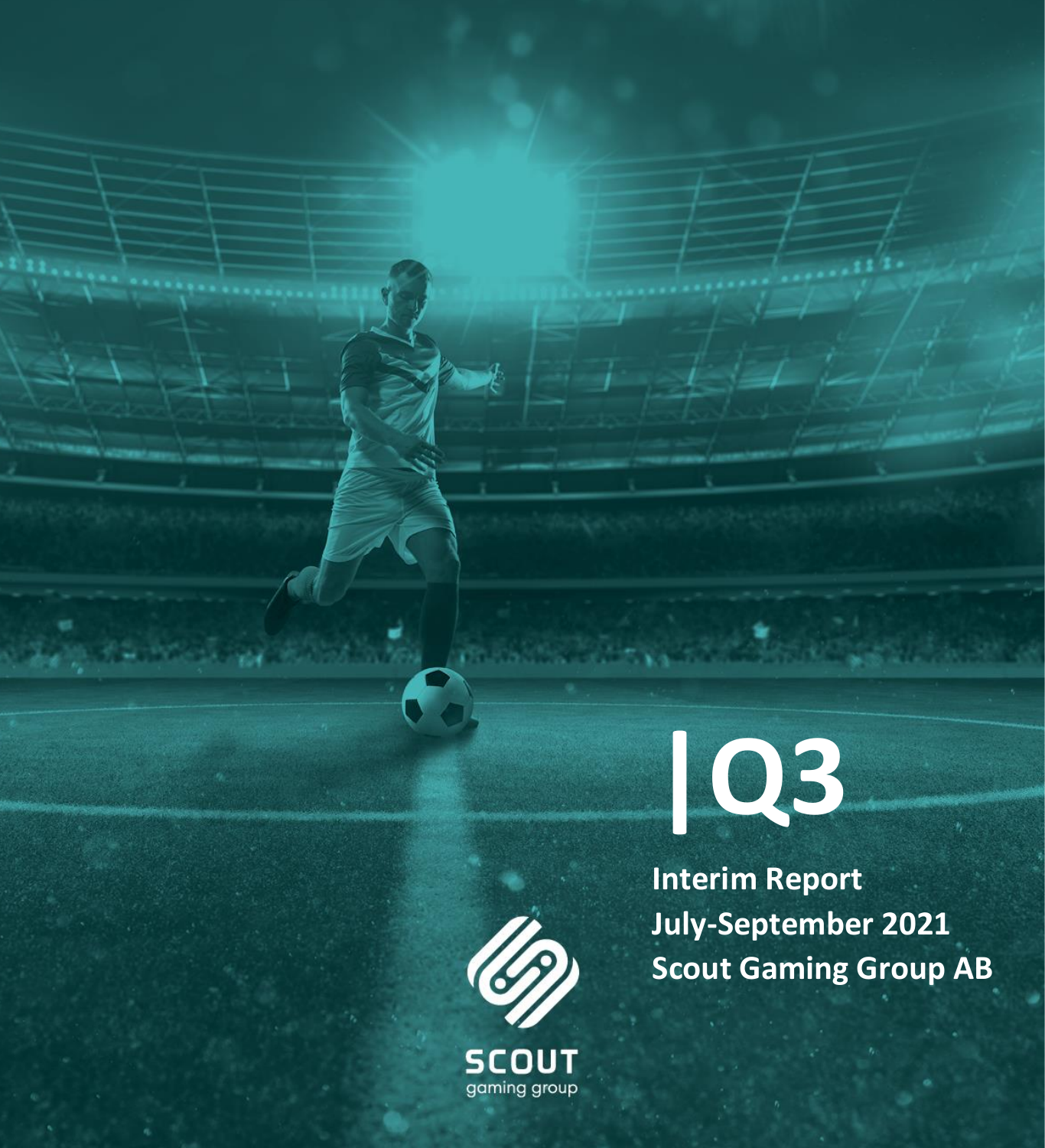

ALL FIGURES IN THIS REPORT ARE STATED IN SWEDISH SEK UNLESS OTHERWISE STATED. BRACKETS IN THIS REPORT REFER TO THE CORRESPONDING PERIOD OF THE PREVIOUS YEAR, UNLESS OTHERWISE STATED. ALL FIGURES REFER TO THE GROUP UNLESS OTHERWISE **STATED.** 

# **Quarter July - September 2021**

• Revenues were mSEK 12.2 (15.0), a decrease with 19% compared to corresponding year.

- EBITDA improved to mSEK -6.3 (-11.6).
- Net result was mSEK -11.9 (-13.4)
- Earnings per share amounted to SEK -0.6 (-0.7)

• Operator trading index (which illustrates the underlying client activity) was 2,410 (2,421).

• Scout Gaming conducted a directed share issue of approxmately 2 million shares on a subscription price of 27 SEK, amounting to mSEK 54.

Subscribers were Ellerston Capital Limited, Topline Capital Partners LP, Lupus alpha Investment GmbH, Scobie Ward (SWIM Capital), Knutsson Holdings AB and Provobis Holding AB.

• Scout Gaming has launched its fantasy software in a "social gaming" version.

**Interim Report| July – September 2021 | Scout Gaming Group AB (publ) [1]** • Regarding the above platform, Scout Gaming has signed 3 agreements in the US market, Masters Cup Series, a billiard tour in the US, Skylands Events and University Sports & Entertainment regarding the baseball league "Frontier League" and "eFangage" with Backal Hospitality Group, where the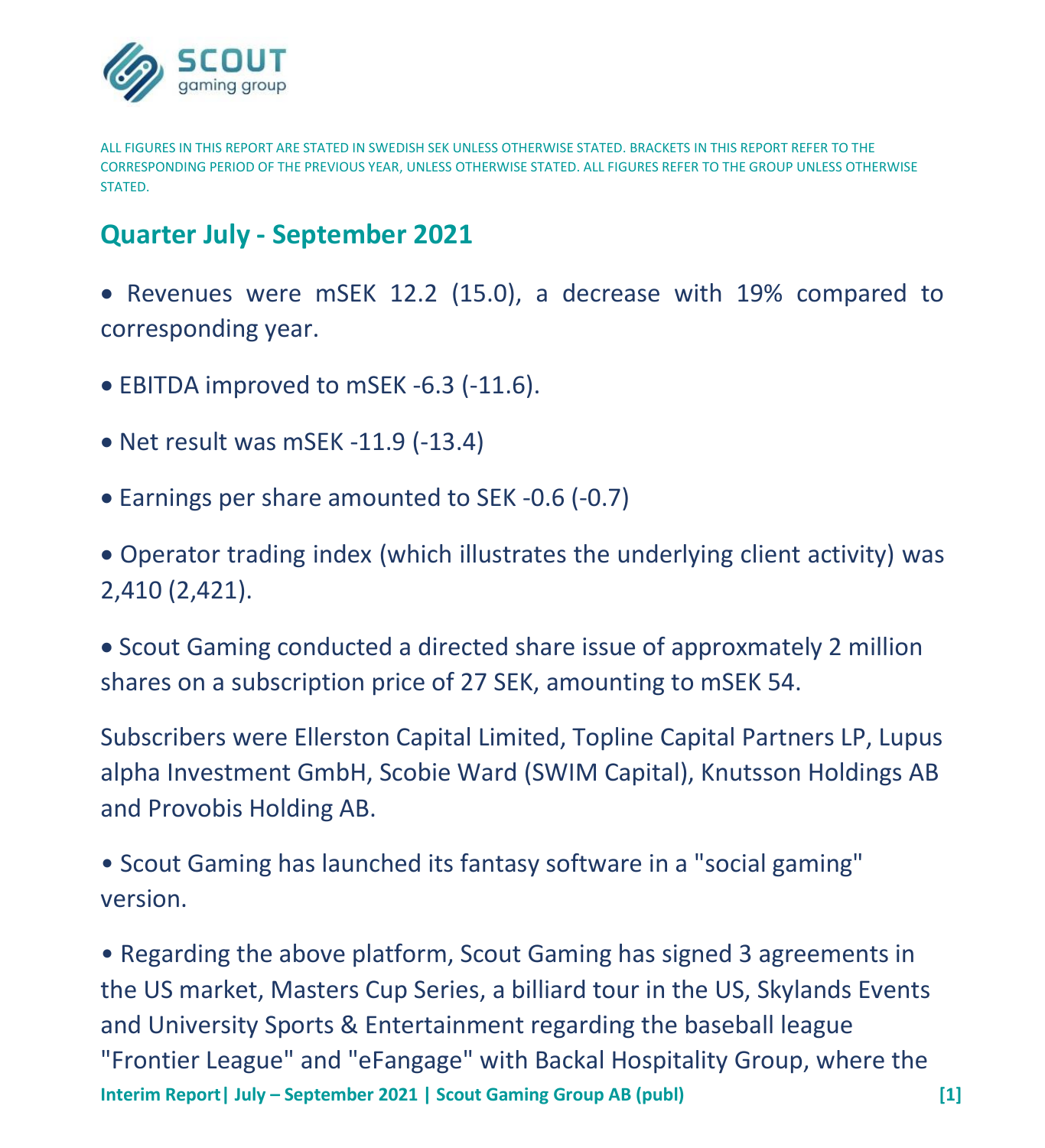

product will be used as a gaming platform for the relationship between sport bars / restaurants and their visitors.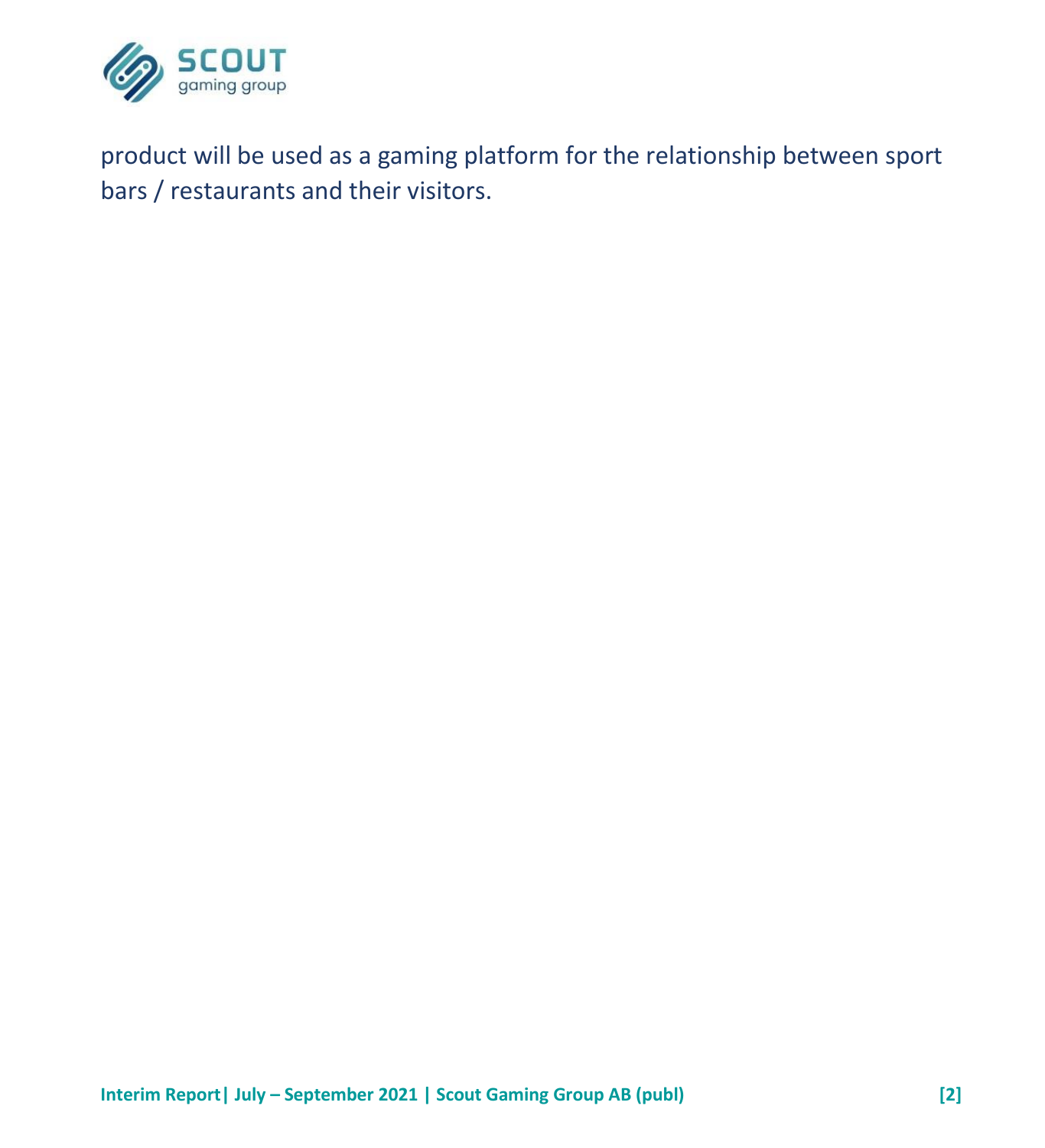

# **Interim period January - September 2021**

- Revenues amounted to mSEK 39.5 (30.0)
- EBITDA amounted to mSEK -34.6 (-33.4)
- Net result amounted to mSEK -38.1 (-40.7)
- Earnings per share amounted to SEK -1.7 (-2.3)



## **Trailing 12 months (SEKm)**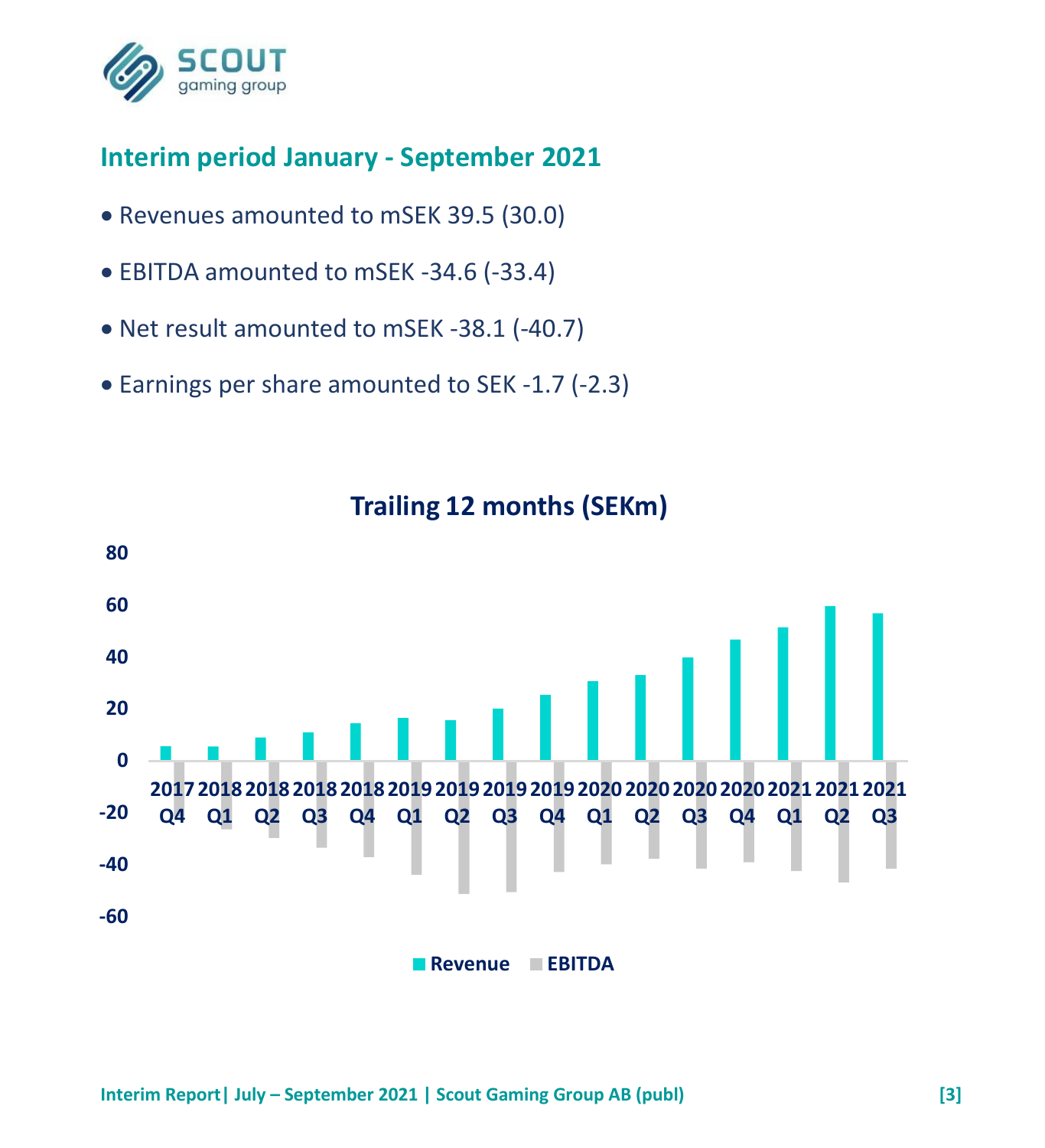

# **Events after the period ended**

• Scout Gaming has launched Betano (part of Kaizen Gaming) in Brazil.

For additional information, please contact: Billy Degerfeldt, CFO & Investor Relations [billy.degerfeldt@scoutgaminggroup.com](mailto:billy.degerfeldt@scoutgaminggroup.com)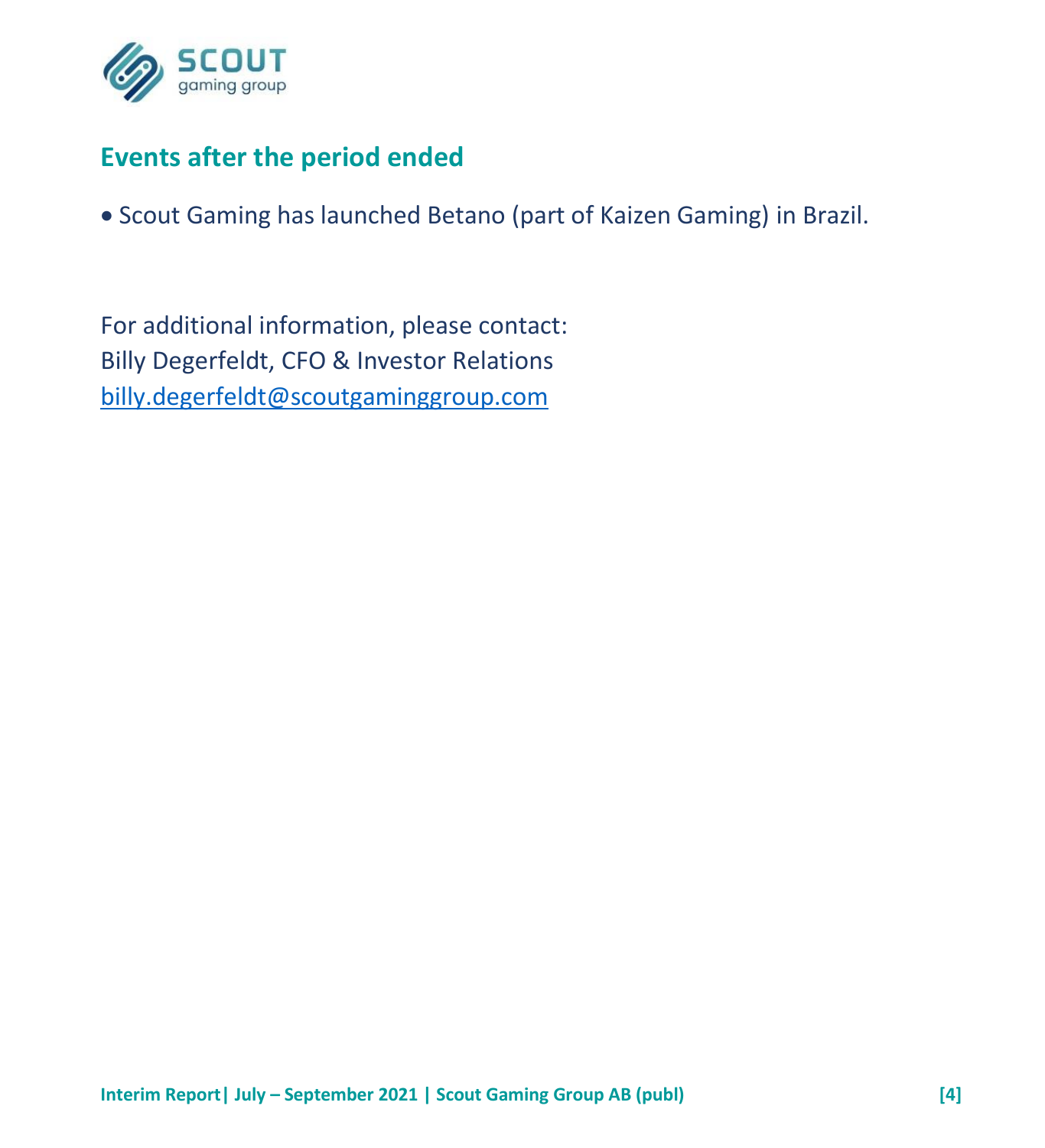

# **CEO comment**

During the quarter, we have worked intensively to launch our tier 1 clients. An example is Norsk Tipping, which now has launched Fantasy Sports games for real money. After the end of the quarter, we launched Fantasy e-sports with Razer and we will launch with ATG before year end. These tier 1 clients will generate growth during the 2022 and beyond. Launching tier 1 customers is the most important cornerstone of our strategy.

One of the challenges we have experienced is the time between signing agreement and the launch of our customers, which we work actively to minimize. Larger customers follow stricter processes and project plans and can therefore sometimes take longer time to launch. One of the measures we take to speed up the process is to execute implementations through third parties, which I hope to return to in more detail in the near future.

We will continue to focus our work around signing and launching of tier 1 clients across Europe, which will secure our future growth possibilities.

The operator index was unchanged compared with the previous year, which is primarily due to a very strong development during the third quarter of 2020 when the Group benefited from the condensed calendar of sporting events after Covid-related disruptions - there have not been as many fantasy-related, playable events in the third quarter. Compared with the third quarter of 2019, the index increased by 168 percent.

**Interim Report| July – September 2021 | Scout Gaming Group AB (publ) [5]** Revenues were negatively affected in relation to last year for the reasons mentioned above. As a result, however, we had lower marketing costs during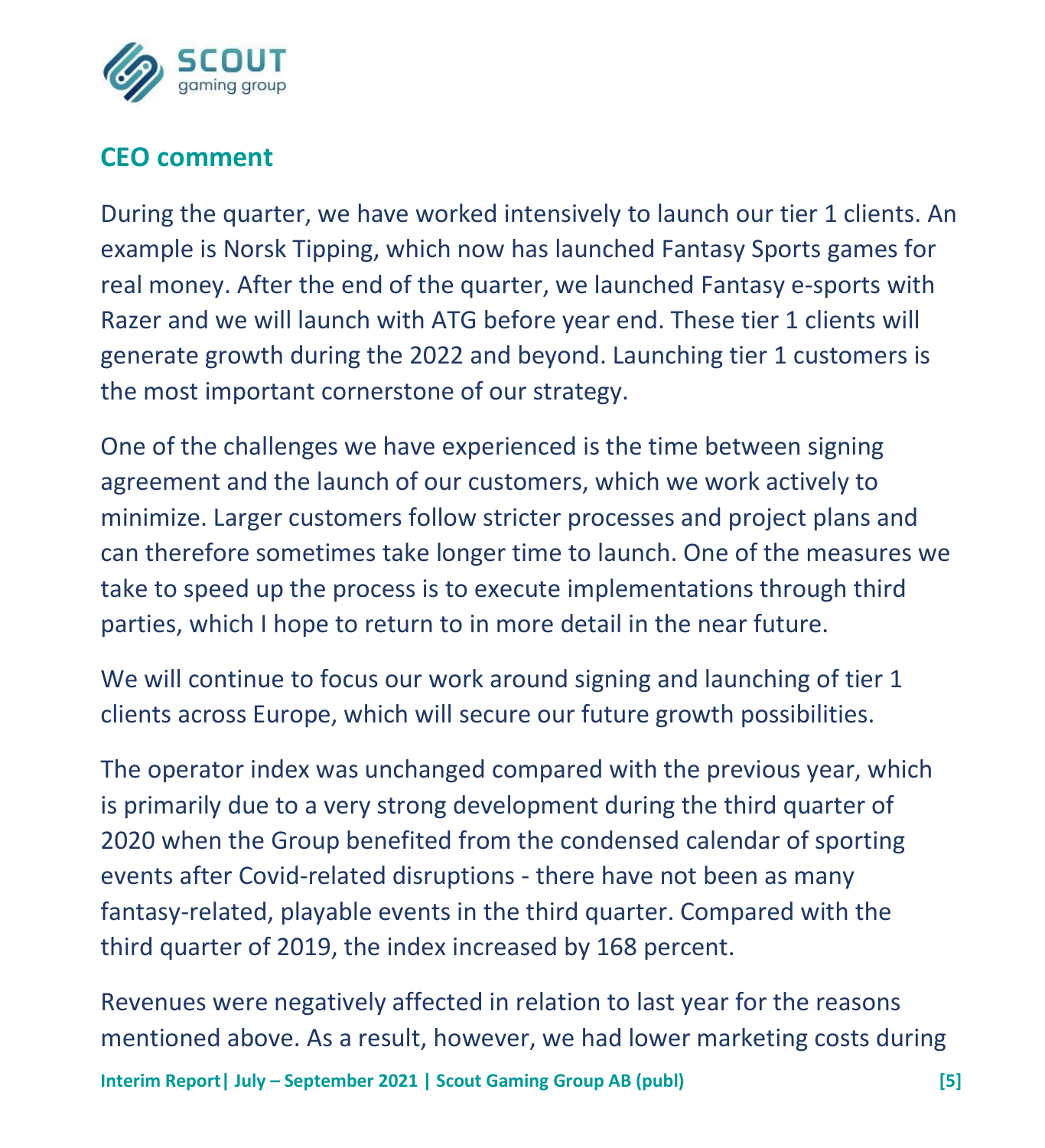

the quarter, which in turn resulted in an improved EBITDA compared to previous year. This in turn shows the flexibility of our underlying business and that the work of optimizing our marketing costs is functioning.

We made a number of organizational changes during and after the end of the quarter as well as refining our business model, in order to additionally strengthen our focus towards tier 1 clients, residing primarily on the European market.

With the support of signing and launching tier 1 clients and the interest our offer, we see great opportunities for future growth.

Andreas Ternström, CEO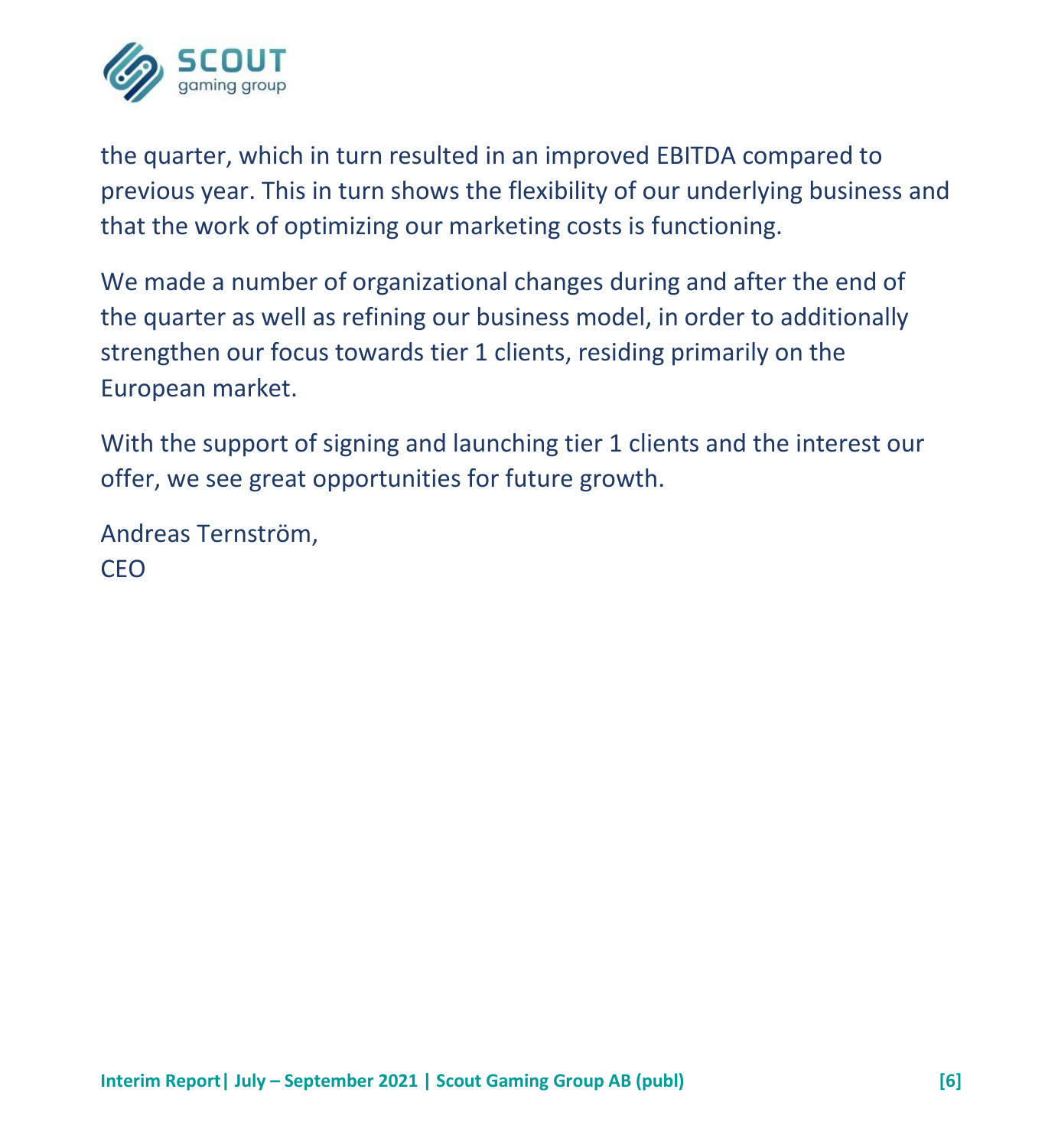

# **Scout Gaming Operator Trading Index**



## **Operator Trading Index**

The operator index amounted to 2410 (2421) during the third quarter of 2021. Activity during the third quarter of 2020 was higher than normal, as the global sports calendar changed as a result of the outbreak of COVID-19 and a number of events that would normally have been completed during the second quarter, instead was finished during the third quarter, which has affected comparability.

The first quarter of 2017 should be seen as a base and the changes that take place are affected by the number of operational customers, changes in their activity and general market growth, where the latter is, among other things, dependent season for the major leagues and championships. The index is also

**Interim Report| July – September 2021 | Scout Gaming Group AB (publ) [7]**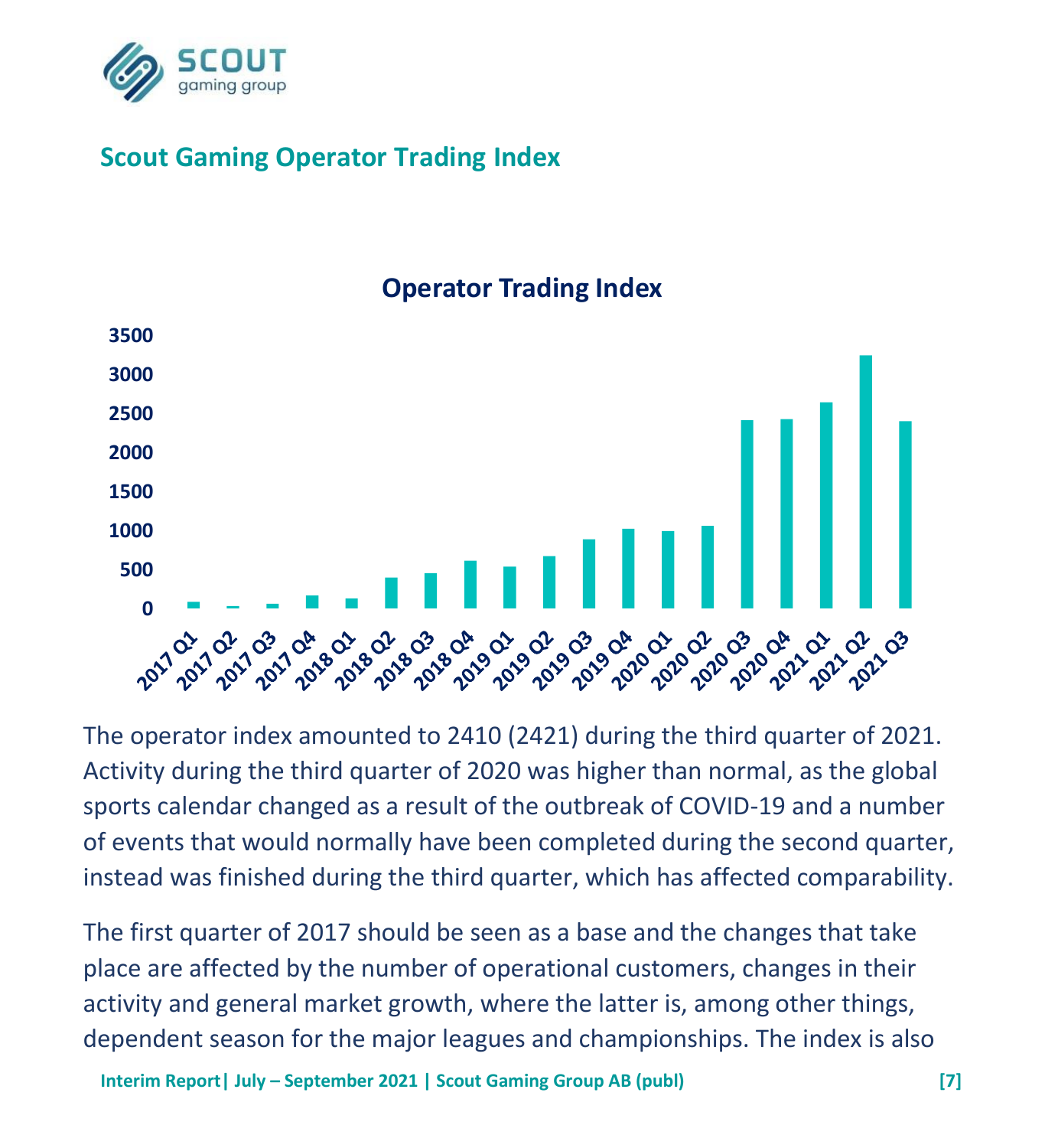![](_page_8_Picture_0.jpeg)

affected by Scout Gaming's customers 'share of their end customers' contribution, so-called "rake", but also their sportsbook margins on odds products within Scout Gaming's range, which may vary in different markets and product categories.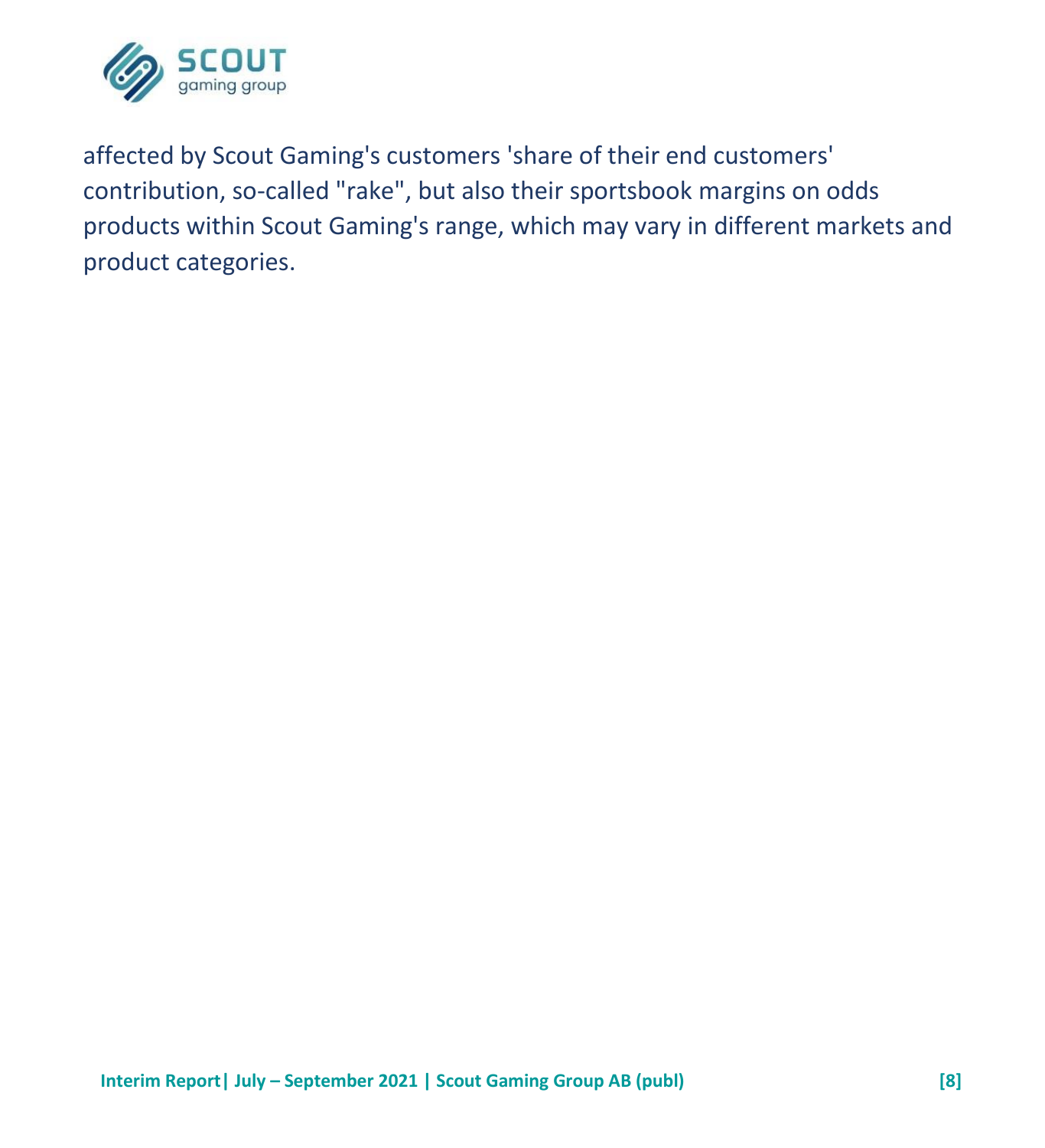![](_page_9_Picture_0.jpeg)

## **Financial performance**

#### **Revenues**

Revenues were SEKm 12.2 (15.0) during the third quarter and are largely derived from sports betting-related products and services that Scout Gaming provides to its customers. Customers' fees are based on a combination of different variables, such as number of markets provided, product categories and guarantee commitments in price pools, etc. and can be both of a fixed and variable nature. The third quarter last year contained an extraordinary amount of playable events, which affects comparability. Revenues from the first three quarters amounted to SEKm 39.5 (30.0).

#### **Costs**

Total costs amounted to SEKm -21.4 (-28.3) and mainly consists of marketing and sales related expenses. Scout Gaming has taken an active decision to increase marketing related expenses to accelerate the growth of the Fantasy Sports market outside the US. These costs are flexible. Personnel expenses experienced a slight decrease compared to same period last year and are not expected to grow essentially going forward. Total costs for the first three quarters were SEKm -81.9 (-67.9).

#### **Result**

Operating profit was SEKm -9.2 (-13.3) during the third quarter and SEKm -42.4 (-37.9) for the first three quarters. Net result was -11.9 m (-13.4) during the third quarter and SEKm -38.1 (-40.7) for the first three quarters.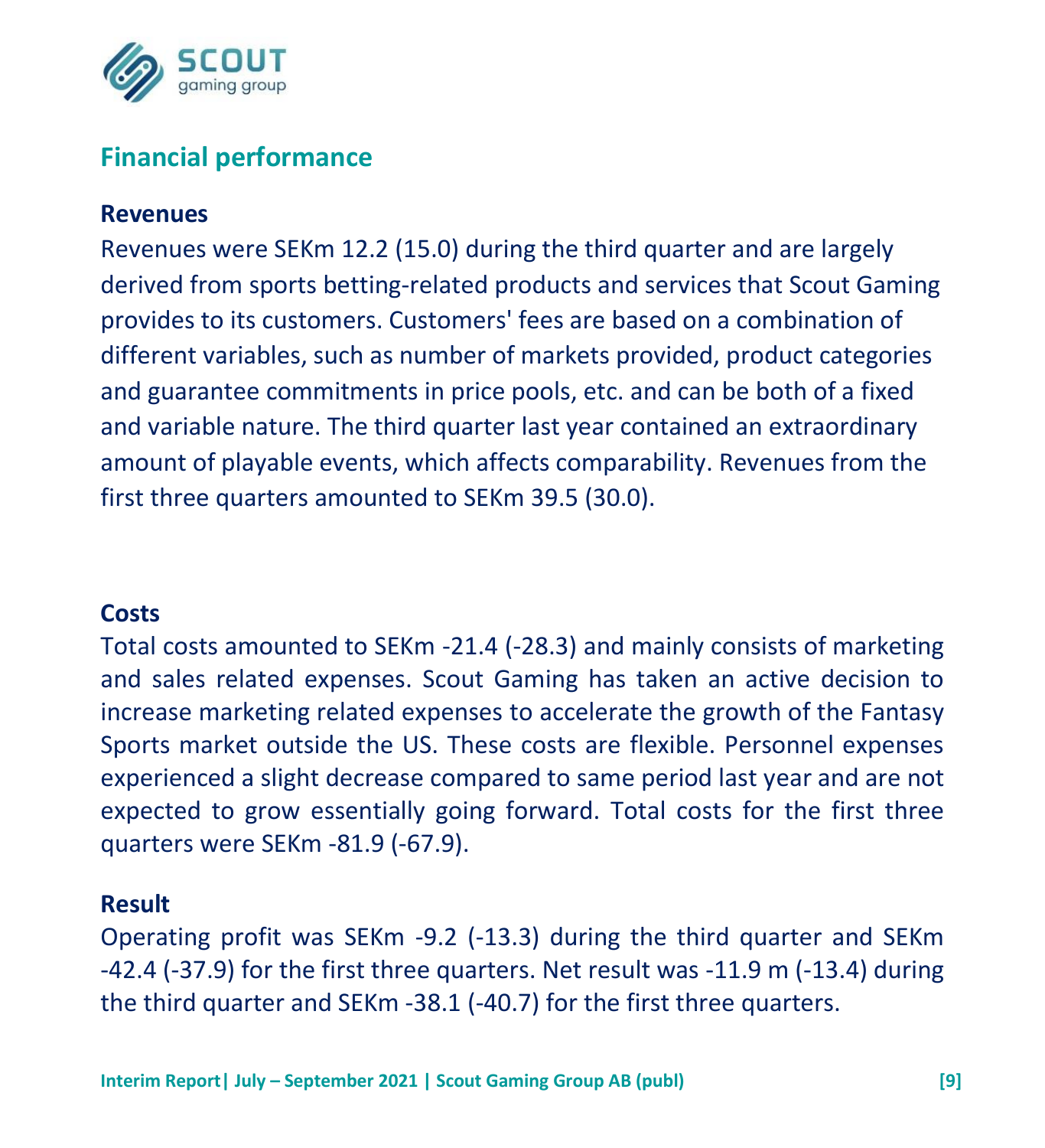![](_page_10_Picture_0.jpeg)

### **Liquidity, financing and financial position**

Cash flow from operating activities before changes in working capital amounted to SEKm -7.0 (-4.8) during the quarter and to SEKm -35.7 (-36.3) for the first three quarters. Cash flow from investing activities amounted to SEKm -4.4 (-3.5) for the third quarter and to SEKm -13.2 (-8.0) for the first three quarters of the year. Cash flow from financing activities amounted to SEKm 51.7 (75.5) for the quarter and to SEKm 51.7 (110.6) for the first three quarters. Cash flow for the period was SEKm 39.4 (61.0) for the quarter and SEKm -8.9 (61.8) for the first three quarters of the year. Cash and cash equivalents amounted to SEKm 66.8 (81.7) at the end of the quarter.

#### **Capitalised development costs**

In the third quarter of 2021, development expenditure of SEKm 4.5 (3.4) was capitalised. These capitalised development costs are amortised over four years, starting when the costs are incurred. Capitalised development costs are included as part of the revenue. Capitalised development costs for the three first quarters were SEKm 13.1 (7.9).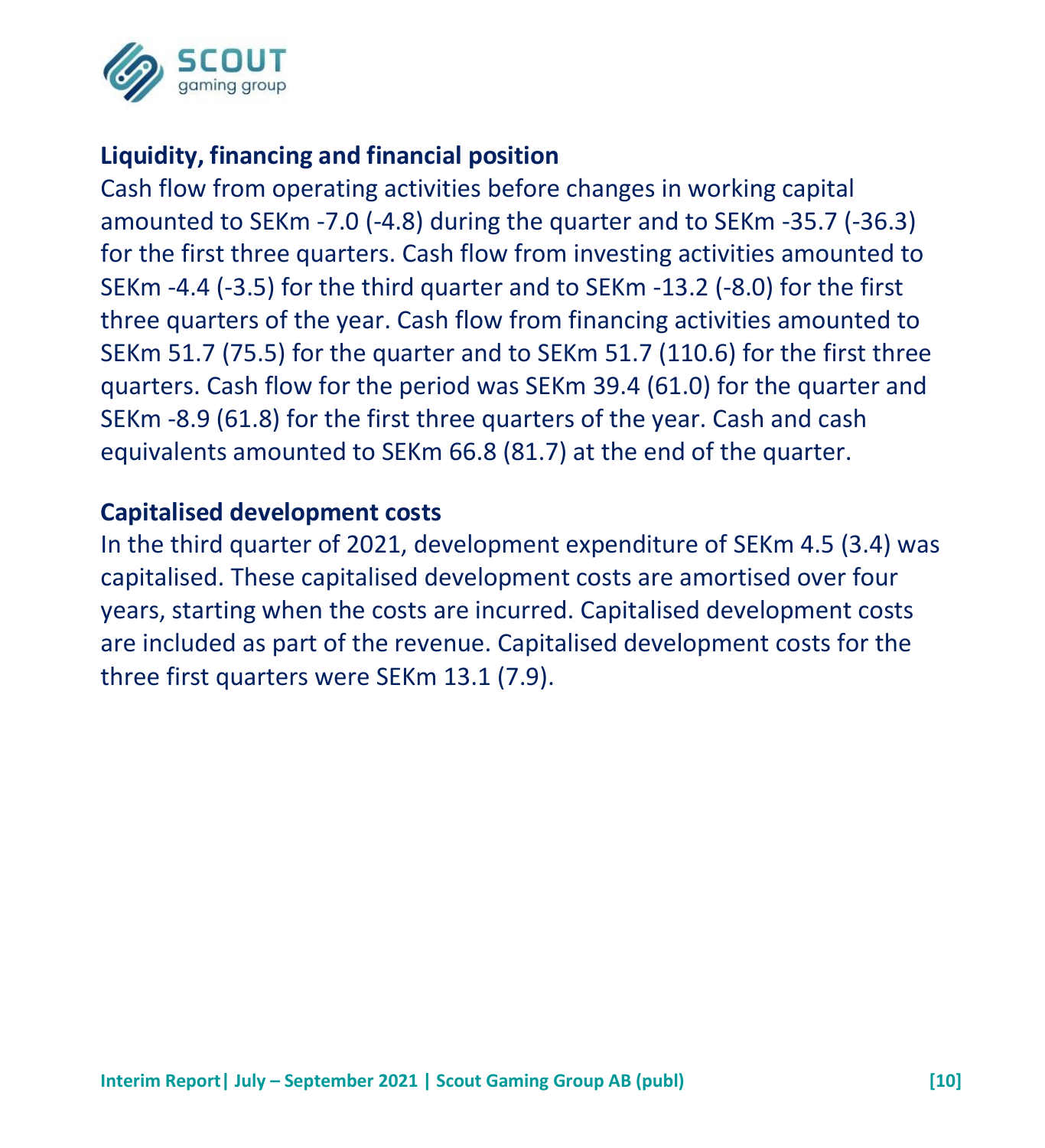![](_page_11_Picture_0.jpeg)

## **Key Ratios**

L

|                                         | <b>Jul-Sep</b> | <b>Jul-Sep</b> | <b>Jan-Dec</b> |
|-----------------------------------------|----------------|----------------|----------------|
| <b>Group Key Ratios mSEK</b>            | 2021           | 2020           | 2020           |
| Revenue                                 | 12.2           | 15.0           | 46.9           |
| Revenue growth, %                       | $-19$          | 85             | 86             |
| <b>EBITDA</b>                           | $-6.3$         | $-11.6$        | $-39.2$        |
| EBITDA-margin, %                        | <b>Neg</b>     | <b>Neg</b>     | <b>Neg</b>     |
| <b>Operating profit</b>                 | $-9.2$         | $-13.3$        | $-45.8$        |
| Number of shares at the end of          |                |                |                |
| the period                              | 22,520,047     | 20,536,654     | 20,536,654     |
| Average number of shares *              | 21,528,350     | 19,019,123     | 17,535,055     |
| Employees at end of period **           | 111            | 87             | 85             |
|                                         |                |                |                |
| Earnings per share (SEK)                | $-0.6$         | $-0.7$         | $-3.1$         |
| Shareholders' equity per share<br>(SEK) | 4.5            | 4.8            | 4.4            |
| <b>Operator Trading Index</b>           | 2,010          | 2,421          | N/A            |

\* Scout Gaming has issued 60,000 warrants of series 20121/2024: 1. \*\* Also refers to contract staff in Ukraine.

The average number of shares outstanding for the period Jan-Sep was 21,528,350 (17,535,055).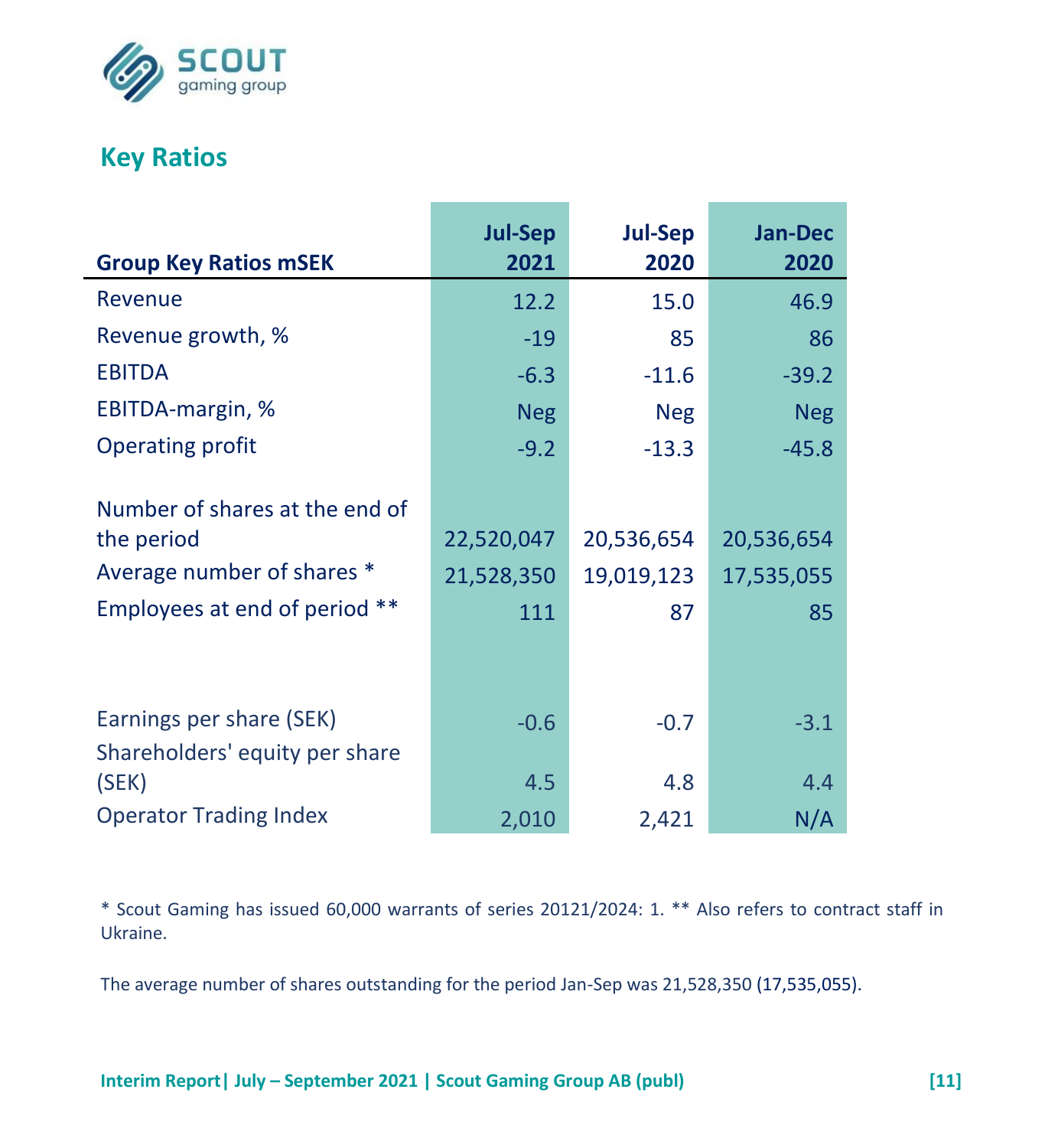![](_page_12_Picture_0.jpeg)

## **Other**

#### **Parent company**

Operating income for the third quarter of 2020 amounted to SEKm 0 (0.6). Operating profit amounted to SEKm -2.3 (-1.2). Profit for the period amounted to SEKm -2.3 (0.7). The parent company's cash and cash equivalents amounted to SEKm 23.5 (48.7) at the end of the period and equity amounted to SEKm 265.2 (222.7).

#### **Risks**

Scout Gaming's operations are subject to certain risks that may affect the performance or financial position to varying degrees. These can be divided into industry and business-related risks as well as financial risks. In assessing the Group's future development, it is important to consider, in addition to possible opportunities for profit growth, the risk factors. The development of the legal situation for the type of gaming services provided by Scout Gaming is a key risk factor for the Group's future earning ability. As the majority of the company's customers are active in Europe, legal status in the EU becomes particularly interesting and monitored and managed by the Group continuously. Nevertheless, for cases where the legislation should be interpreted in an unfavorable or unexpected manner, there is a risk that Scout Gaming's terms of growth, profitability and product development will change. Similarly, an interpretation in a favorable direction could have a positive impact on the Group. For further information about Scout Gaming's risks and risk management, refer to the Annual Report 2020, which is found on the company's website.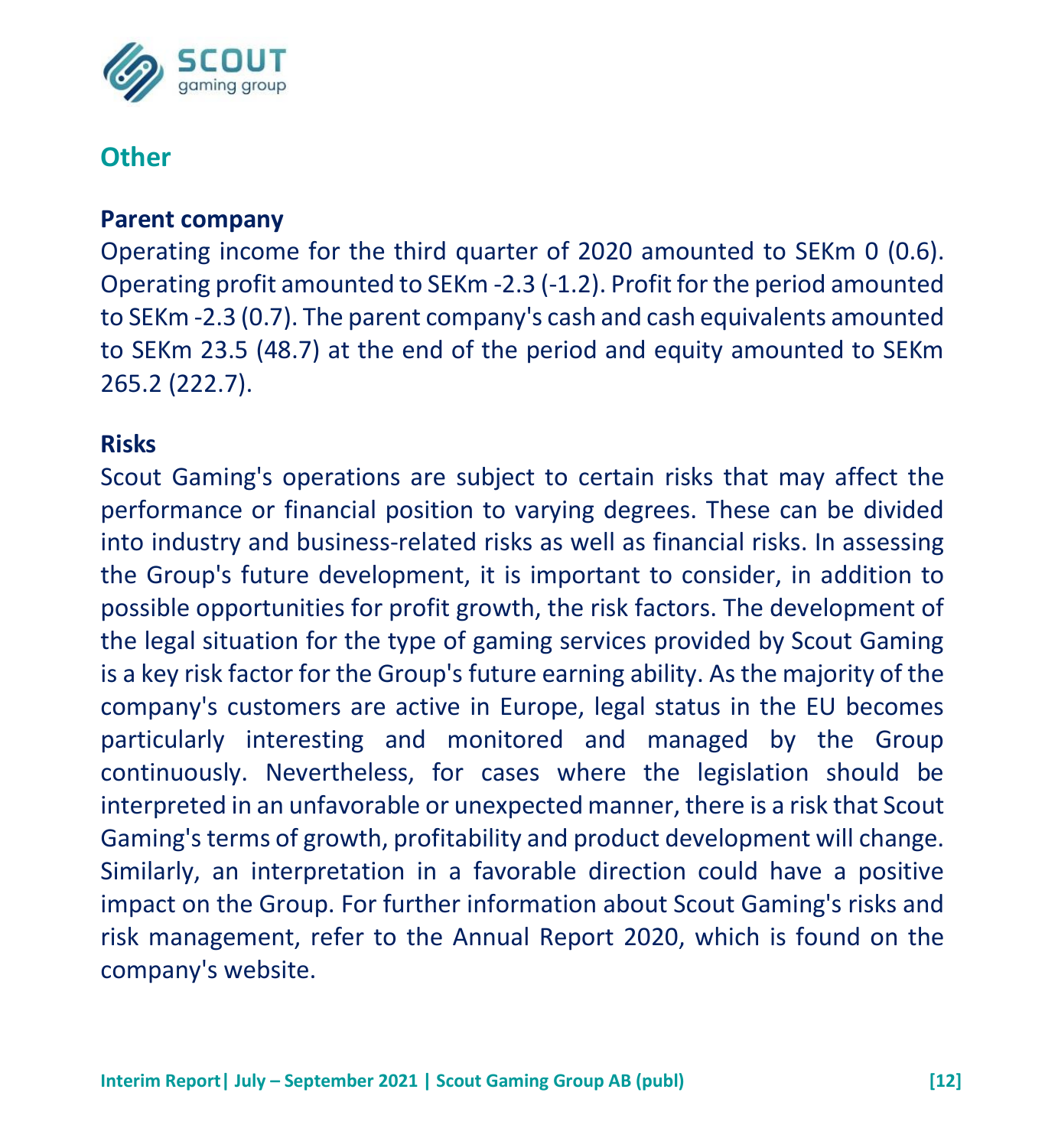![](_page_13_Picture_0.jpeg)

#### **Accounting principles**

The interim report has been prepared in accordance with the Annual Accounts Act and the Board of Directors' General Advice BFNAR 2012: 1 Annual Report and Consolidated Financial Statements (K3). The Parent Company applies the same accounting principles as the Group except in the cases specified. Amounts are expressed in mSEK (millions of SEK) unless otherwise stated.

#### **Related party transactions**

No material related party transactions were conducted during the quarter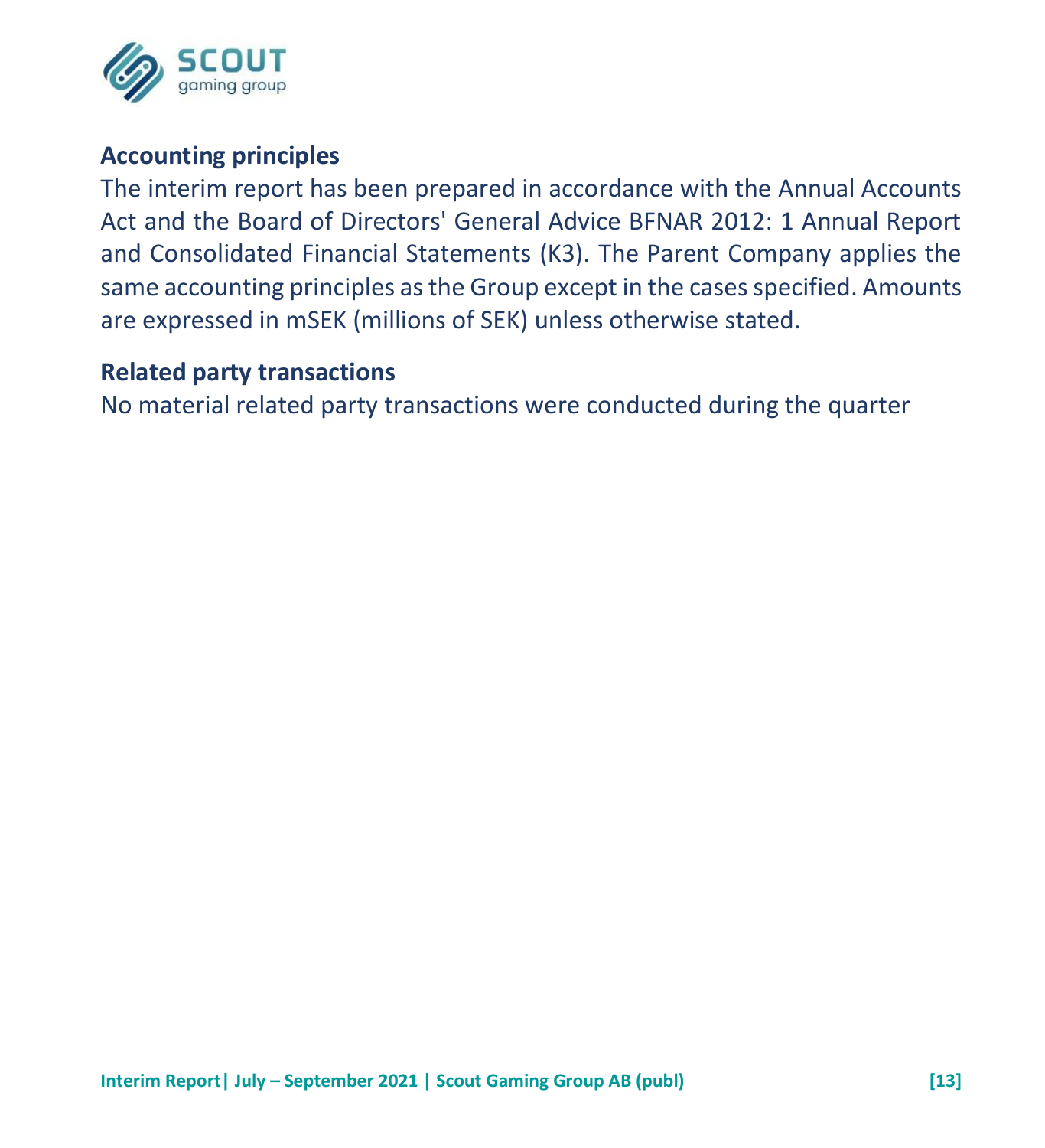![](_page_14_Picture_0.jpeg)

### **Calendar**

Scout Gaming will publish reports according to the following schedule:

Year-end report: February 26, 2021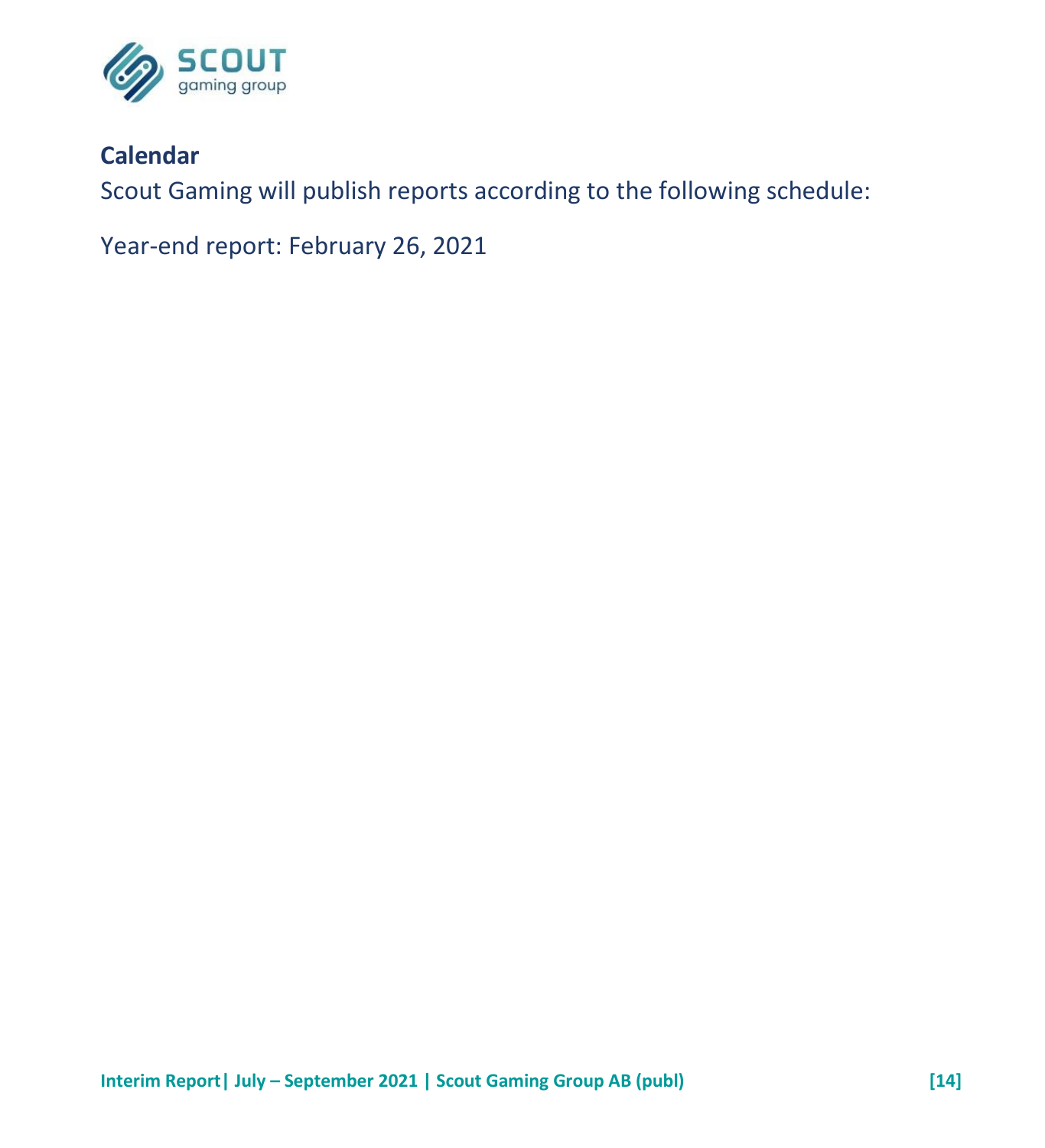![](_page_15_Picture_0.jpeg)

# **Condensed consolidated income statement**

#### **Scout Gaming Group AB (publ)**

**559119-1316**

|                                                                                                      | Jul-sep                           | Jul-sep                           | Jan-sep                            | Jan-sep                            | <b>Jan-Dec</b>                     |
|------------------------------------------------------------------------------------------------------|-----------------------------------|-----------------------------------|------------------------------------|------------------------------------|------------------------------------|
| <b>Group income statement (kSEK)</b>                                                                 | 2021                              | 2020                              | 2021                               | 2020                               | 2020                               |
| <b>Revenue</b>                                                                                       | 12,214                            | 15,015                            | 39,515                             | 29,954                             | 46,897                             |
| Personnel expenses<br>Other external expenses<br>Depreciation, amortization and<br>impairment of PPE | $-11,722$<br>$-6,774$<br>$-2,885$ | $-8,230$<br>$-18,398$<br>$-1,687$ | $-32,032$<br>$-42,035$<br>$-7,841$ | $-25,797$<br>$-37,531$<br>$-4,565$ | $-34,755$<br>$-51,345$<br>$-6,597$ |
| <b>Total operating expenses</b>                                                                      | $-21,432$                         | $-28,315$                         | $-81,908$                          | $-67,893$                          | $-92,697$                          |
| <b>Operating profit/loss</b>                                                                         | $-9,217$                          | $-13,301$                         | $-42,393$                          | $-37,939$                          | $-45,800$                          |
| <b>Financial items</b>                                                                               | $-2,735$                          | $-128$                            | 4,188                              | $-2,796$                           | $-8,849$                           |
| <b>Profit before tax</b>                                                                             | $-11,952$                         | $-13,428$                         | $-38,205$                          | $-40,735$                          | $-54,650$                          |
| Tax                                                                                                  | 20                                | 16                                | 60                                 | 49                                 | 65                                 |
| <b>Profit/loss for the period</b>                                                                    | $-11,932$                         | $-13,412$                         | $-38,145$                          | $-40,685$                          | $-54,584$                          |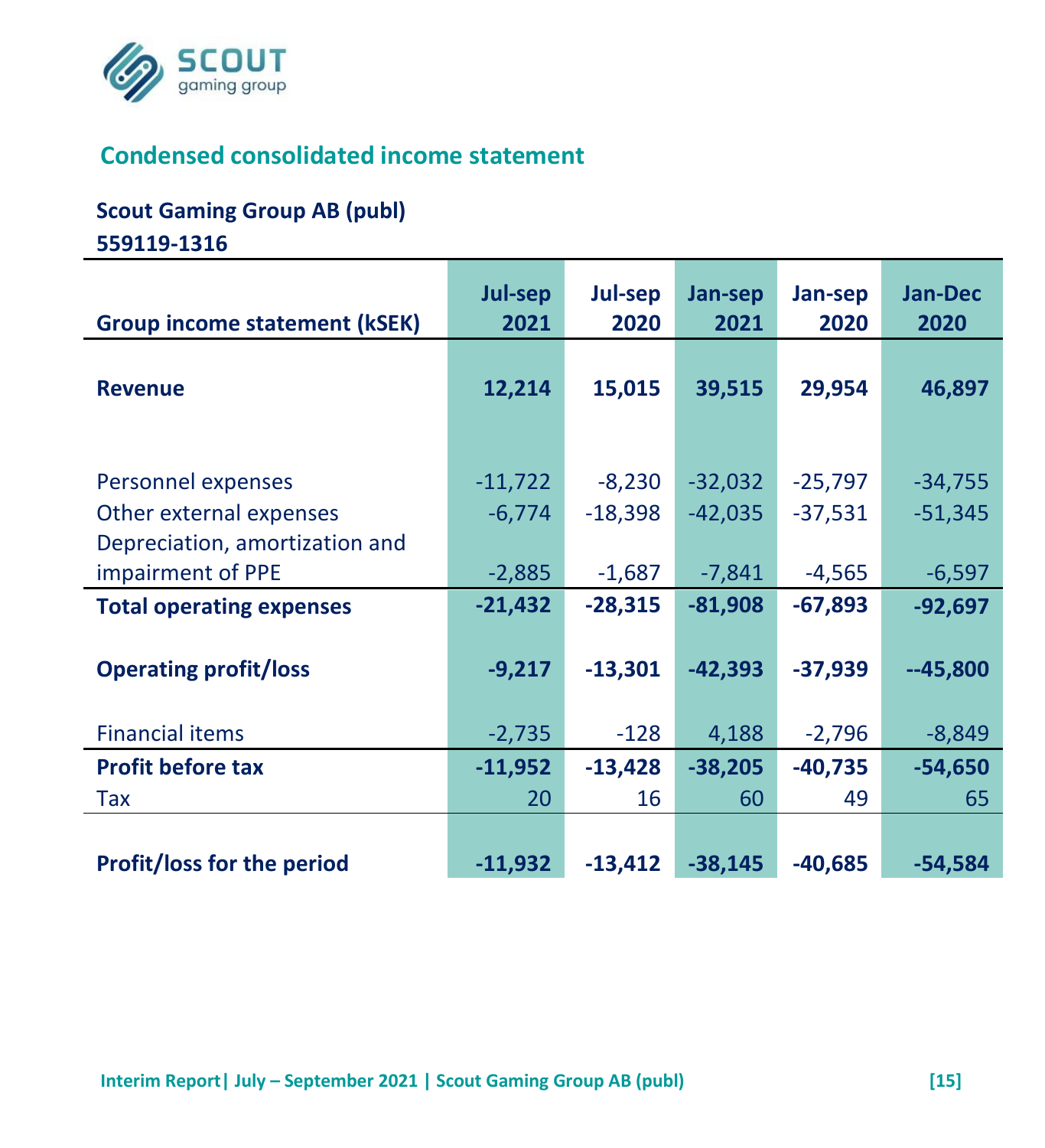![](_page_16_Picture_0.jpeg)

# **Condensed consolidated balance sheet**

# **Scout Gaming Group AB (publ)**

**559119-1316**

| Group balance sheet (kSEK)          | $2021 -$<br>09-30 | 2020-<br>09-30 | $2020 -$<br>12-31 |
|-------------------------------------|-------------------|----------------|-------------------|
| <b>Assets</b>                       |                   |                |                   |
| Intangible assets                   | 24,937            | 14,935         | 18,652            |
| Property, plant and equipment       | 687               | 738            | 764               |
| <b>Financial assets</b>             | 77                | 7              |                   |
| <b>Total non-current assets</b>     | 25,701            | 15,680         | 19,423            |
|                                     |                   |                |                   |
| Accounts receivable                 | 2,311             | 1,975          | 1,863             |
| Other receivables                   | 9 9 0 5           | 6,681          | 7,333             |
| Prepaid expenses and accrued income | 3,779             | 5,074          | 3,862             |
| Cash and cash equivalents           | 51,119            | 81,659         | 73,337            |
| <b>Cash and cash equivalents</b>    | 67,114            | 95,389         | 86,394            |
|                                     |                   |                |                   |
| <b>TOTAL ASSETS</b>                 | 92,815            | 111,069        | 105,817           |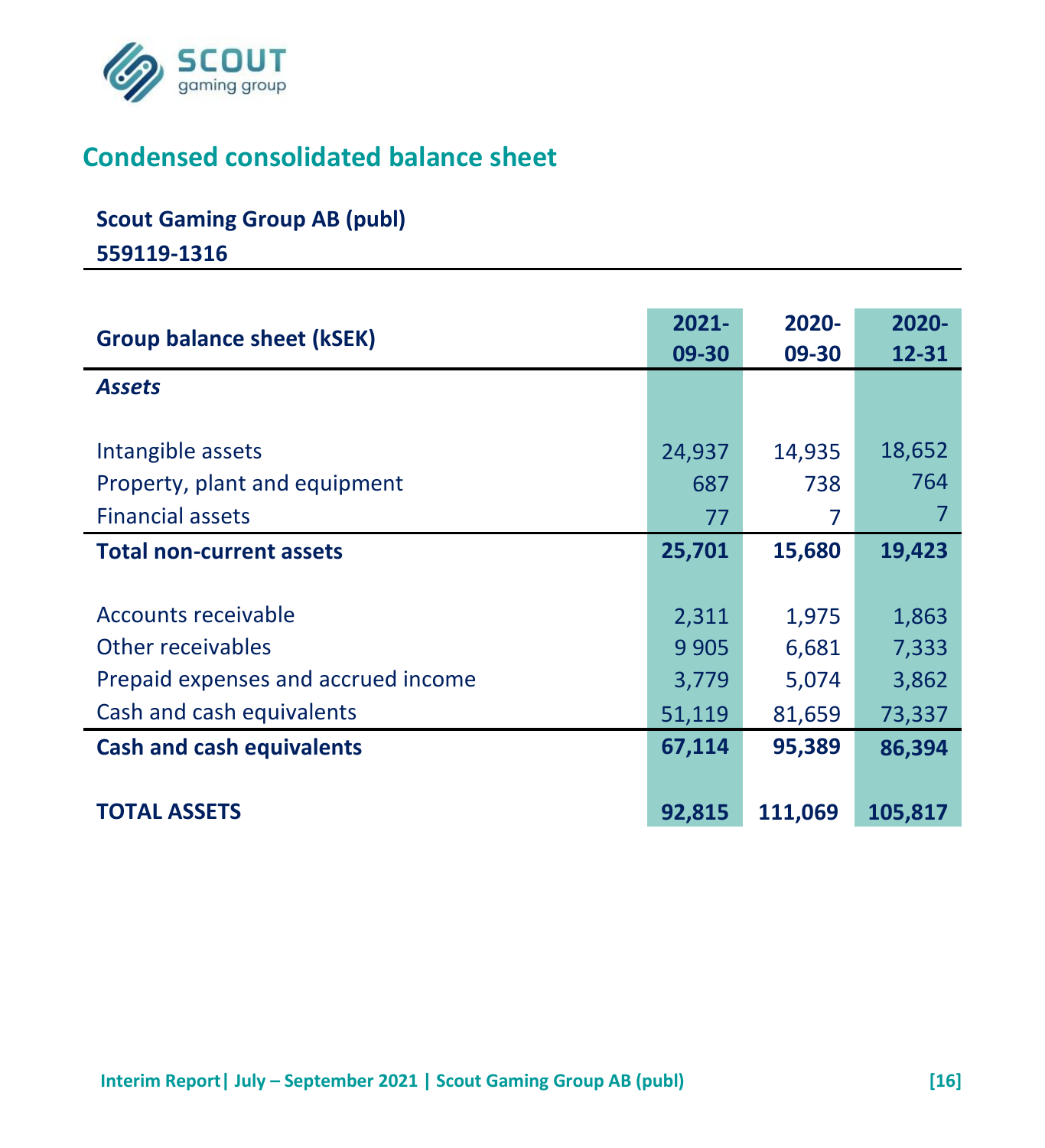![](_page_17_Picture_0.jpeg)

| <b>Equity and liabilities</b>                     |            |           |            |
|---------------------------------------------------|------------|-----------|------------|
| Share capital                                     | 1,185      | 1,081     | 1,081      |
| Other capital contributed                         | 334,776    | 283,251   | 283,135    |
| <b>Reserves</b>                                   | 1,151      | $-2,878$  | 3,079      |
| Retained earnings including profit for the period | $-235,478$ | $-183434$ | $-197,333$ |
| <b>Total equity</b>                               | 101,635    | 98,020    | 89,962     |
|                                                   |            |           |            |
| Deferred tax liability                            | 10         | 87        | O          |
| <b>Other liabilities</b>                          | 0          | 0         | 68         |
| <b>Total long-term liabilities</b>                | 10         | 87        | 68         |
|                                                   |            |           |            |
|                                                   |            |           |            |
| Short term debt to creditors                      | 0          | 0         | 0          |
| Accounts payable                                  | 3,284      | 2,349     | 1,855      |
| <b>Current tax liabilities</b>                    | 5          | 301       | 260        |
| Other current liabilities                         | $-14,510$  | 8,334     | 10,959     |
| Accrued expenses and prepaid income               | 2,391      | 1,979     | 2,714      |
| <b>Total short-term liabilities</b>               | $-8,830$   | 12,963    | 15,787     |
|                                                   |            |           |            |
| <b>TOTAL EQUITY AND LIABILITIES</b>               | 92,815     | 111,069   | 105,817    |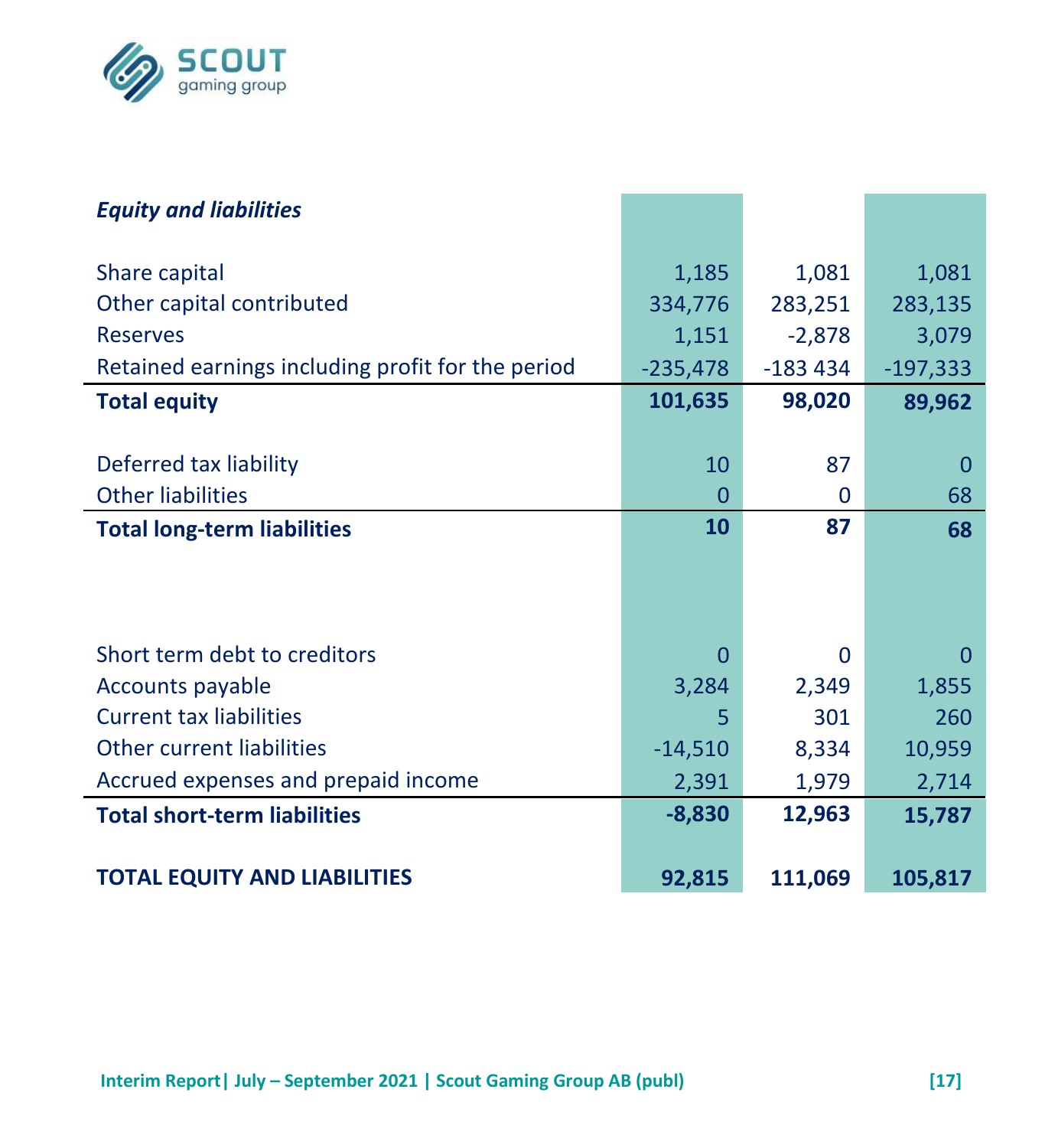![](_page_18_Picture_0.jpeg)

|                              | <b>Share</b> | capital     |                 | <b>Retained</b> | <b>Total</b> |
|------------------------------|--------------|-------------|-----------------|-----------------|--------------|
|                              | capital      | contributed | <b>Reserves</b> | earnings        | equity       |
| 2020-01-01                   | 765          | 172,958     | $-1,281$        | $-142,749$      | 29,694       |
| <b>Rights issue</b>          | 156          | 35,001      |                 |                 | 35,157       |
| <b>Conversion difference</b> |              |             | $-6,510$        |                 | $-6,510$     |
| Profit/loss for the period   |              |             |                 | $-9,812$        | $-9,812$     |
| 2020-03-31                   | 921          | 207,959     | $-7,791$        | $-152,561$      | 48,529       |
|                              |              |             |                 |                 |              |
| 2020-04-01                   | 921          | 207,959     | $-7,791$        | $-152,561$      | 48,529       |
| <b>Rights issue</b>          |              |             |                 |                 |              |
| <b>Conversion difference</b> |              |             | 5,676           |                 | 5,676        |
| Profit/loss for the period   |              |             |                 | $-17,461$       | $-17,461$    |
| 2020-06-30                   | 921          | 207,959     | $-2,115$        | $-170,022$      | 36,743       |
|                              |              |             |                 |                 |              |
|                              |              |             |                 |                 |              |
| 2020-07-01                   | 921          | 207,959     | $-2,115$        | $-170,022$      | 36,743       |
| <b>Rights issue</b>          | 160          | 75,292      |                 |                 | 75,452       |
| <b>Conversion difference</b> |              |             | $-763$          |                 | $-763$       |
| Profit/loss for the period   |              |             |                 | $-13,412$       | $-13,412$    |
| 2020-09-30                   | 1,081        | 283,251     | $-2,878$        | $-183,434$      | 98,020       |
|                              |              |             |                 |                 |              |
| 2020-10-01                   |              |             |                 |                 | 98,020       |
|                              | 1,081        | 283,251     | $-2,878$        | $-183,434$      |              |
| <b>Rights issue</b>          |              | 116         |                 |                 | 116          |
|                              |              |             |                 |                 |              |
| <b>Conversion difference</b> |              |             | 5,957           |                 | 5,957        |
| Profit/loss for the period   |              |             |                 | $-13,899$       | $-13,899$    |
| 2020-12-31                   | 1081         | 283,135     | 3,078           | $-197,333$      | 89,962       |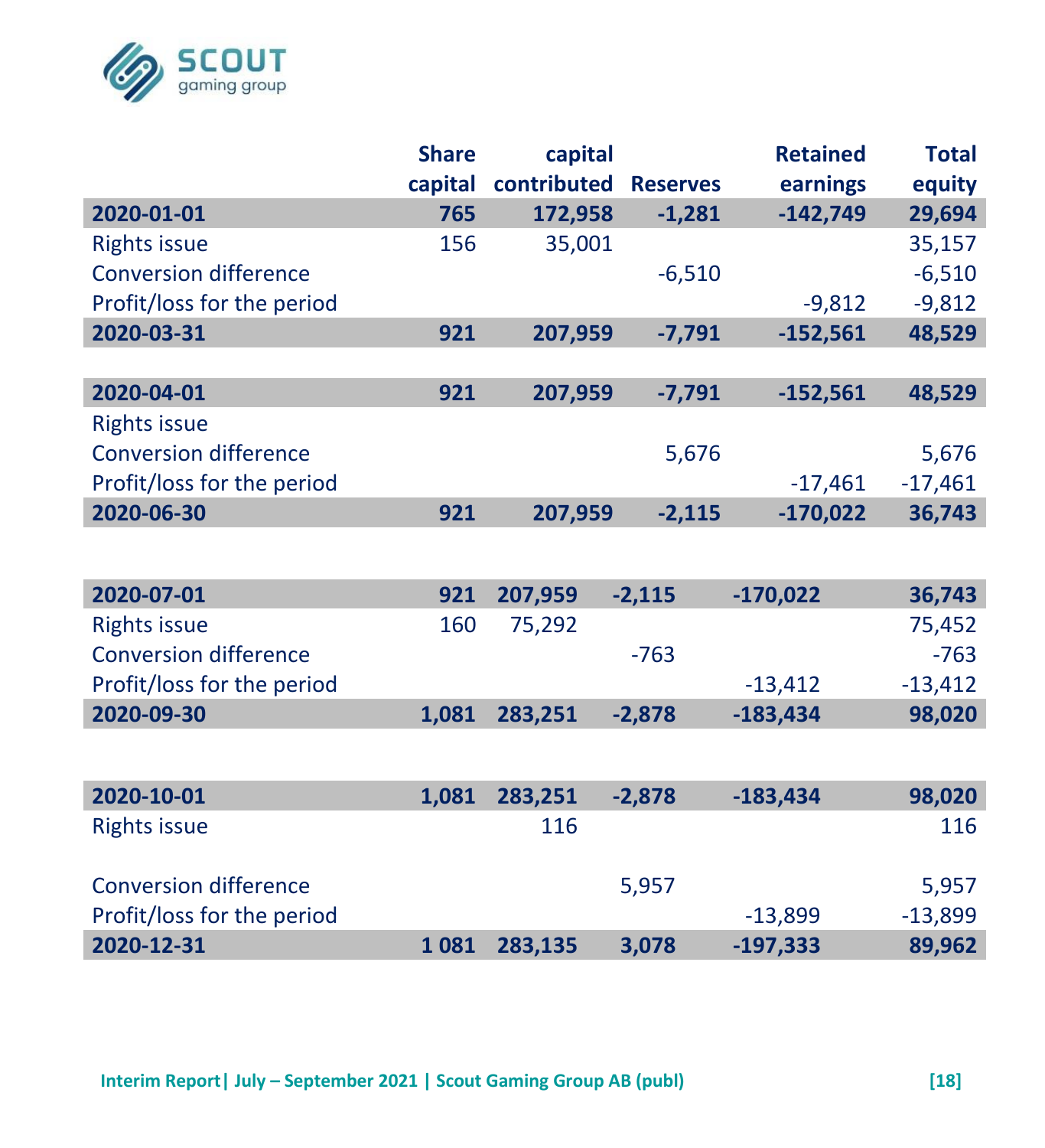![](_page_19_Picture_0.jpeg)

| 2021-01-01                   | 1,081 | 283,135  | 3,078    | $-197,333$ | 89,962    |
|------------------------------|-------|----------|----------|------------|-----------|
| <b>Rights issue</b>          |       |          |          |            |           |
| Conversion difference        |       |          | $-3,735$ |            | $-3,735$  |
| Profit/loss for the period   |       |          |          | $-9,258$   | $-9,258$  |
| 2021-03-31                   | 1,081 | 283,135  | $-656$   | $-206,592$ | 76,968    |
|                              |       |          |          |            |           |
| 2021-04-01                   | 1,081 | 283,135  | $-656$   | $-206,592$ | 76,968    |
| Rights issue                 |       |          |          |            |           |
| <b>Conversion difference</b> |       |          | $-63$    |            | -63       |
| Profit/loss for the period   |       |          |          | $-16,953$  | $-16,953$ |
| 2021-06-30                   | 1,081 | 283,135  | $-719$   | $-223,545$ | 60,002    |
|                              |       |          |          |            |           |
| 2021-06-01                   | 1,081 | 283,135  | $-719$   | $-223,545$ | 60,002    |
| <b>Rights issue</b>          | 104   | 53,641   |          |            | 53,745    |
| Cost for rights issue        |       | $-2,000$ |          |            | $-2,000$  |
| <b>Conversion difference</b> |       |          | 1,820    |            | 1,820     |
| Profit/loss for the period   |       |          |          | $-11,932$  | $-16,953$ |
| 2021-09-30                   | 1,085 | 334,776  | 1,151    | $-235,478$ | 101,635   |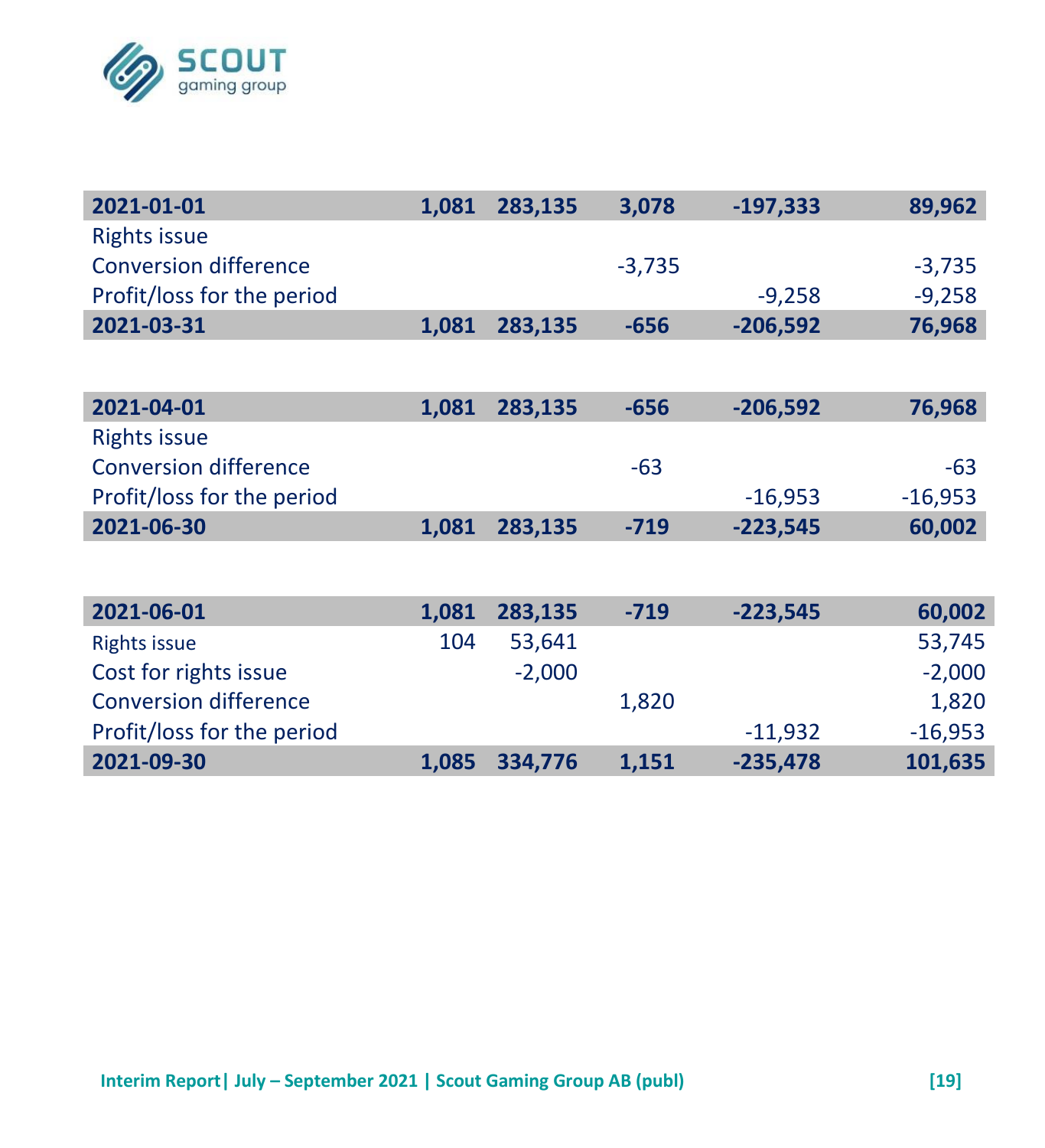![](_page_20_Picture_0.jpeg)

# **Consolidated statement of cash flows**

| Group (kSEK)                                        | Jul-sep<br>2021    | Jul-sep<br>2020      | Jan-sep<br>2021     | Jan-sep<br>2020       | <b>Jan-Dec</b><br>2020 |
|-----------------------------------------------------|--------------------|----------------------|---------------------|-----------------------|------------------------|
| Operating profit                                    | $-11,952$          | $-13,428$            | $-38,205$           | $-40,735$             | $-54,584$              |
| Adjustment for items not included in cash<br>flows: |                    |                      |                     |                       |                        |
| Depreciation, amortization and impairments          | 2,885              | 1,687                | 7,842               | 4,565                 | 6,577                  |
| Capital gain                                        | 2,110              | 6,936                | $-5,367$            | $-115$                | 2,935                  |
| <b>Tax paid</b>                                     | 0                  | 0                    | 0                   | 0                     | $\mathbf{0}$           |
| Cash flows from operating activities before         |                    |                      |                     |                       |                        |
| change in working capital                           |                    |                      |                     |                       |                        |
| Changes in working capital                          | $-6,956$<br>$-953$ | $-4.806$<br>$-6,098$ | $-35,729$<br>11,667 | $-36,285$<br>$-4,523$ | $-45,072$<br>4,469     |
| <b>Cash flows from operating activities</b>         | $-7,908$           | $-10,904$            | $-47,396$           | $-40,807$             | $-40,072$              |
|                                                     |                    |                      |                     |                       |                        |
| Capitalized intangible assets                       | $-4,477$           | $-3,417$             | $-1,058$            | $-7,949$              | $-15,524$              |
| Acquisition of intangible assets                    | $\Omega$           | $-93$                | $-78$               | $-93$                 | $-175$                 |
| Change in non-current receivables                   | 30                 | 0                    | $-69$               | 0                     | $\Omega$               |
| <b>Cash flows from investing activities</b>         | $-4,447$           | $-3,510$             | $-13,205$           | $-8,041$              | $-15,700$              |
| Rights issue, after transaction costs               | 51,745             | 75,452               | 51,745              | 110,609               | 110,609                |
| <b>Cash flows from financing activities</b>         | 51,745             | 75,452               | 51,745              | 110,609               | 110,493                |
|                                                     |                    |                      |                     |                       |                        |
| Cash flow for the period                            | 39,391             | 61,038               | $-8,855$            | 61,760                | 54,191                 |
| Cash and cash equivalents at start of period        | 27,560             | 27,063               | 73,337              | 21,473                | 21,473                 |
| Exchange rate differences                           | $-177$             | $-6,443$             | 2,292               | $-1,574$              | $-2,327$               |
| Cash and cash equivalents at end of period          | 66,774             | 81,659               | 66,774              | 81,659                | 73,337                 |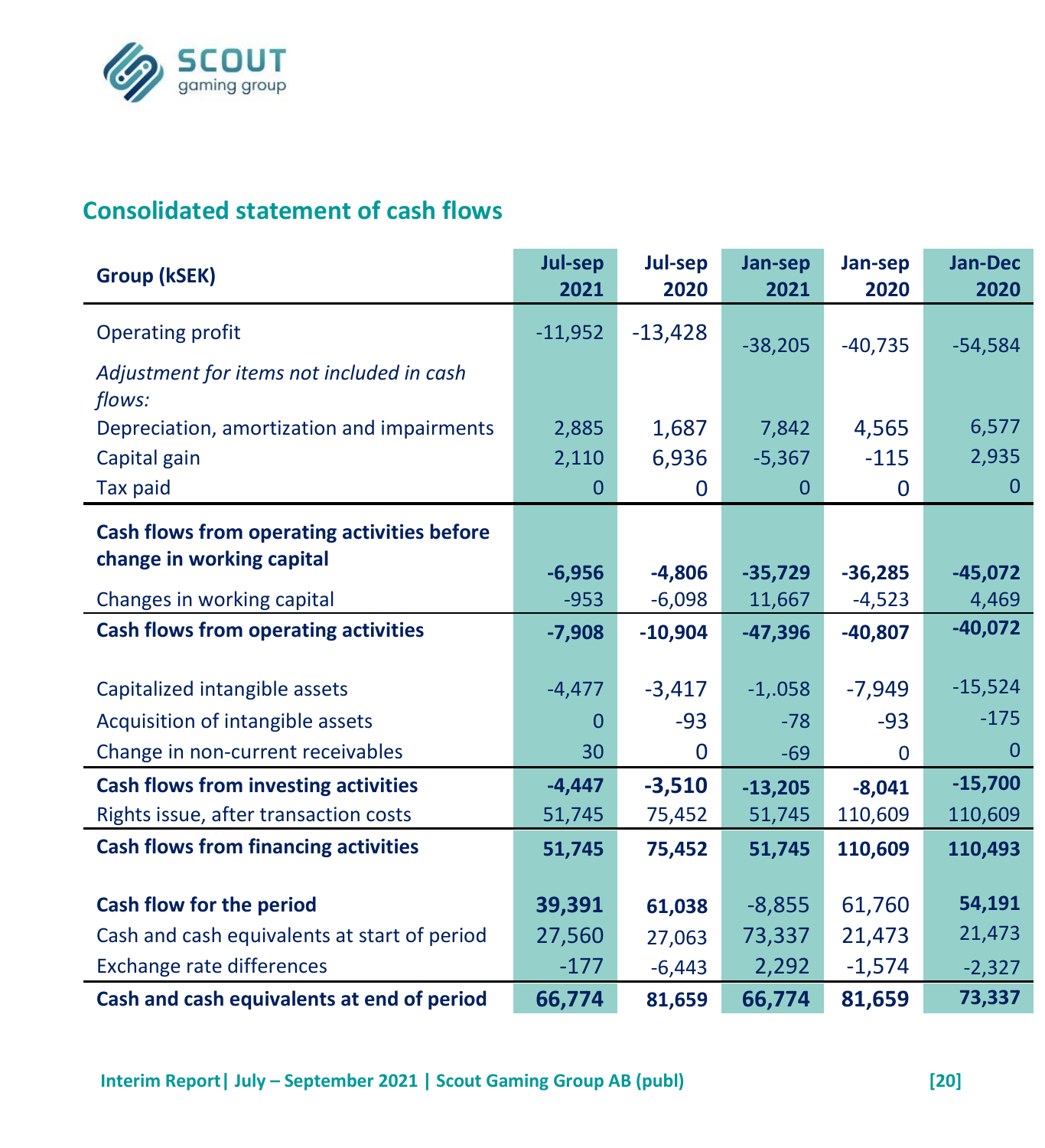![](_page_21_Picture_0.jpeg)

### **Condensed Parent Company income statement**

**Scout Gaming Group AB (publ) 559119-1316**

|                              |          |          |          |          | Full     |
|------------------------------|----------|----------|----------|----------|----------|
| <b>Parent Company income</b> | Jul-sep  | Jul-sep  | Jan-sep  | Jan-sep  | year     |
| statement (kSEK)             | 2021     | 2020     | 2021     | 2020     | 2020     |
|                              |          |          |          |          |          |
| <b>Total revenue</b>         | $\bf{0}$ | 637      | 531      | 2,444    | 1,401    |
|                              |          |          |          |          |          |
| Personnel expenses           | $-1,003$ | $-1,150$ | - 4,777  | 2,761    | $-6,264$ |
| Other external expenses      | $-1,314$ | $-654$   | $-3,578$ | $-4,356$ | $-2,783$ |
| Depreciation, amortization   |          |          |          |          |          |
| and impairment of PPE        | $-3$     | $-7$     | -8       | $-2,257$ | $-47$    |
| <b>Total expenses</b>        | $-2,320$ | $-1.811$ | $-7.836$ | $-22$    | $-9,094$ |
|                              |          |          |          |          |          |
| <b>Operating profit/loss</b> | $-2,320$ | $-1,174$ | $-7,832$ | $-3,874$ | $-7,693$ |
|                              |          |          |          |          |          |
| <b>Financial items</b>       | $-1$     | 1,884    | $-4$     | 4,953    | 7,508    |
| <b>Profit before tax</b>     | $-2,321$ | 710      | $-7,836$ | 1,079    | $-184$   |
|                              |          |          |          |          |          |
| <b>Net profit</b>            | $-2,321$ | 710      | $-7,836$ | 1,079    | $-184$   |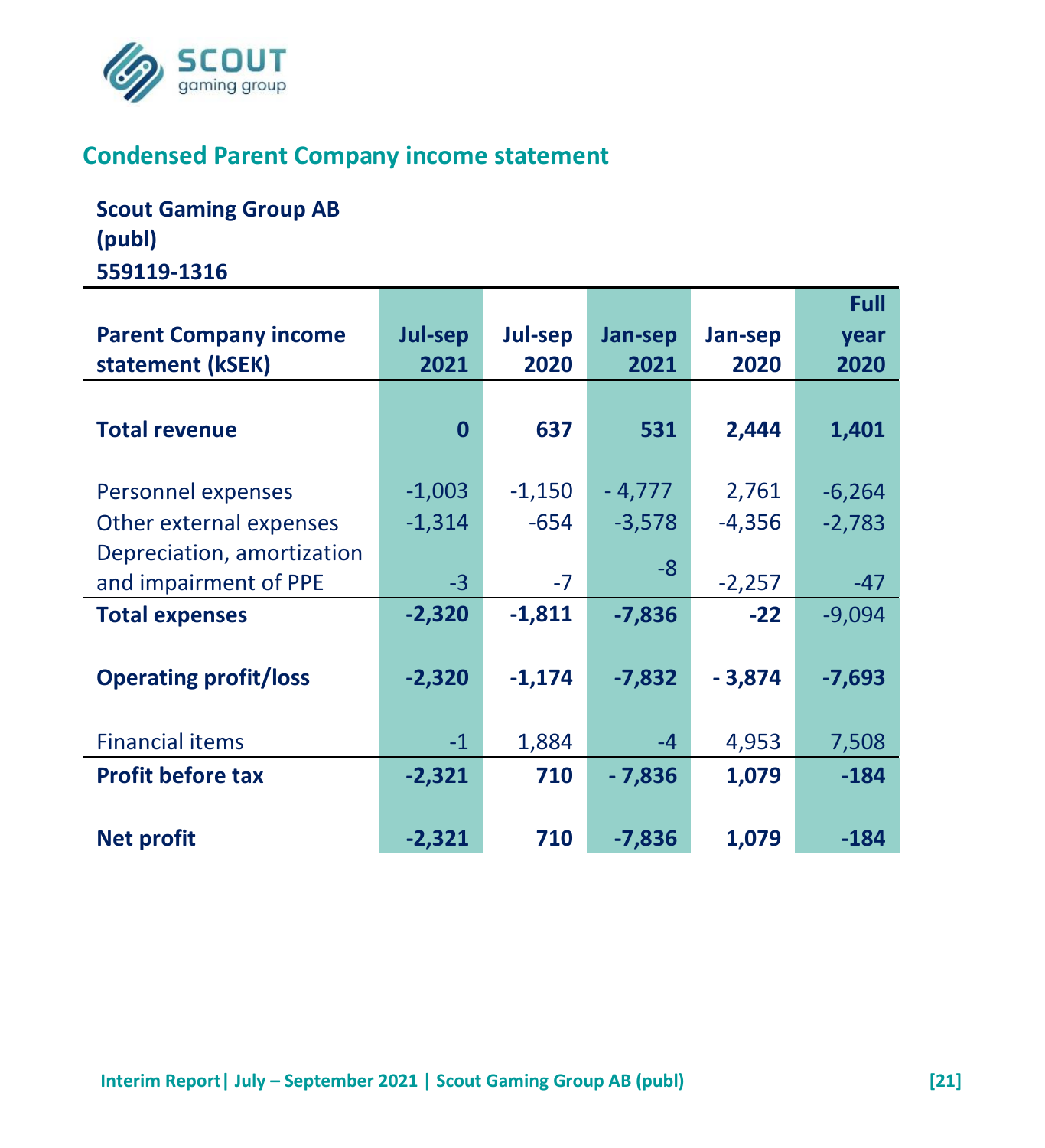![](_page_22_Picture_0.jpeg)

# **Condensed Parent Company balance sheet**

# **Scout Gaming Group AB (publ) 559119-1316**

| Parent company balance sheet (kSEK) | 2020-09-30 | 2019-09-30 | 2020-12-31 |
|-------------------------------------|------------|------------|------------|
| <b>Assets</b>                       |            |            |            |
|                                     |            |            |            |
|                                     |            |            |            |
| Property, plant and equipment       | 22         | 35         | 30         |
| Group internal receivables          | O          | $\Omega$   | 207,394    |
| <b>Financial assets</b>             | 1,115      | 1,115      | 1,115      |
| <b>Total non-current assets</b>     | 1,137      | 1,150      | 208,539    |
|                                     |            |            |            |
| Group internal receivables          | 241,449    | 174,200    | 0          |
| Accounts receivable                 | O          | -7         |            |
| Other receivables                   | 599        | 1,219      | 131        |
| Prepaid expenses and accrued        | 133        |            | 103        |
| income                              |            | 75         |            |
| Cash and cash equivalents           | 23,496     | 48,663     | 15,812     |
| <b>Total current assets</b>         |            |            |            |
|                                     | 265,677    | 224,149    | 15,812     |
|                                     |            |            |            |
|                                     |            |            |            |
| <b>TOTAL ASSETS</b>                 | 266,813    | 225,299    | 224,351    |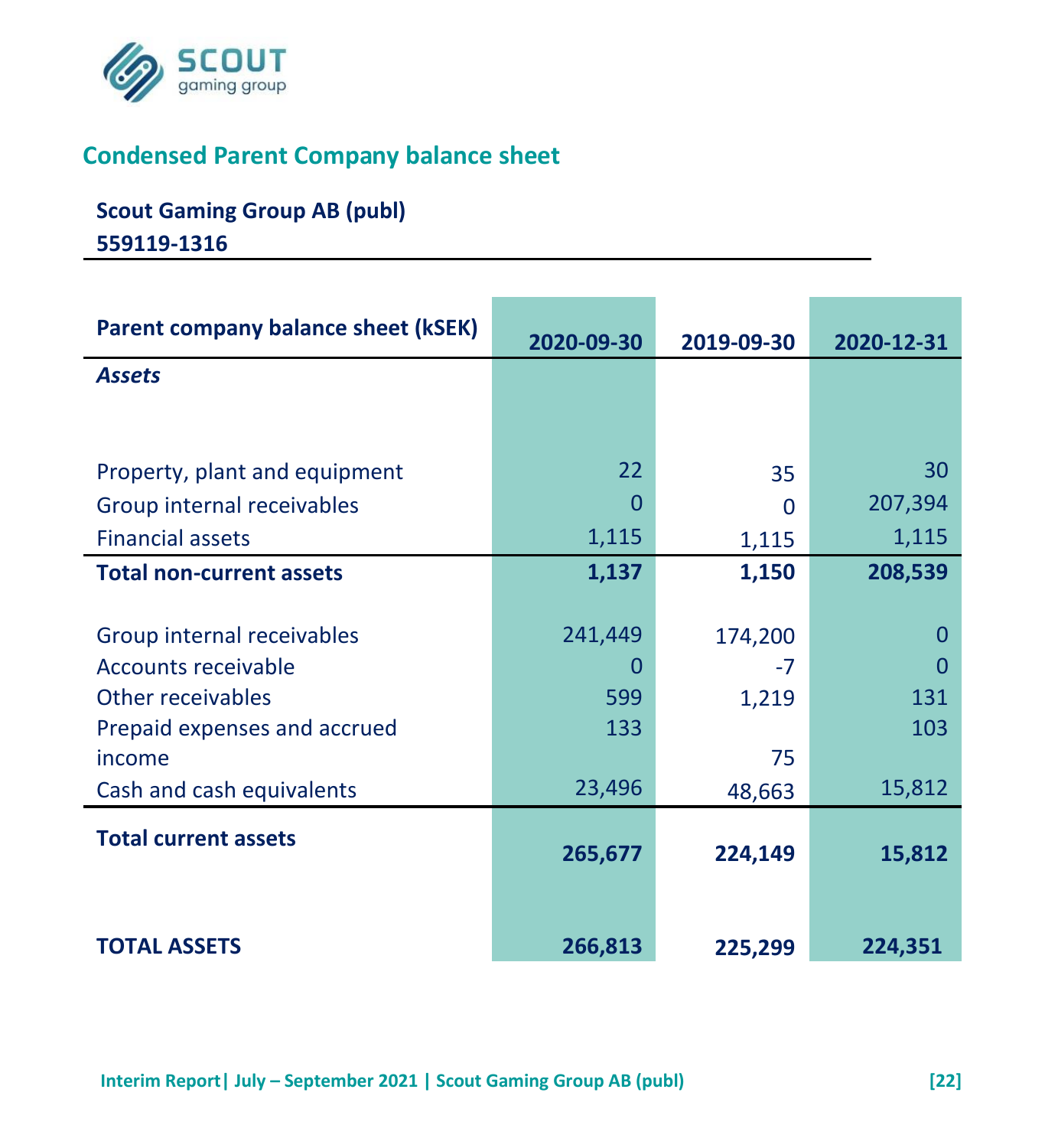![](_page_23_Picture_0.jpeg)

| <b>Equity and liabilities</b>          |           |           |           |
|----------------------------------------|-----------|-----------|-----------|
| Share capital                          | 1,185     | 1,081     | 1,081     |
| Other contributed capital              | 290,821   | 239,296   | 239,180   |
| Retained earnings excluding profit for |           |           |           |
| the period                             | $-26,803$ | $-17,703$ | $-18,966$ |
| <b>Total equity</b>                    | 265,203   | 222,674   | 221,294   |
|                                        |           |           |           |
| Accounts payable                       | 484       | 477       | 200       |
| <b>Tax liabilities</b>                 | 5         | 301       | 260       |
| Other current liabilities              | 317       | 913       | 1,644     |
| Accrued expenses and prepaid           |           |           |           |
| incomes                                | 803       | 935       | 954       |
| <b>Total current liabilities</b>       | 1,610     | 2,625     | 3,057     |
|                                        |           |           |           |
| <b>TOTAL EQUITY AND LIABILITIES</b>    | 266,813   | 225,299   | 112,572   |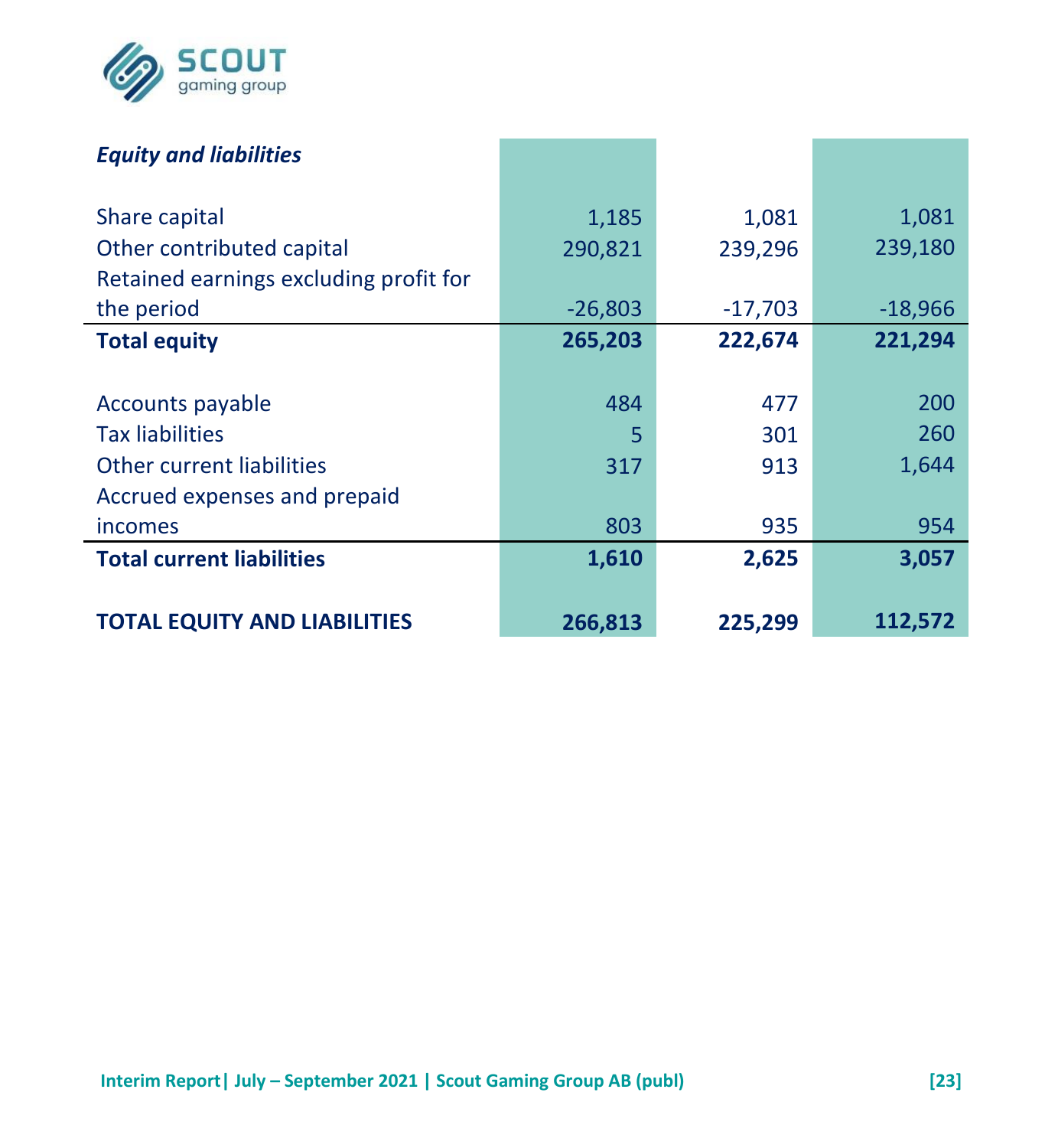![](_page_24_Picture_0.jpeg)

#### **SIGNATURES AND ASSURANCE**

This Interim Report has not been subject to review by the Company's auditor. The Board of Directors and the Chief Executive Officer offer their assurance that this Interim Report gives a true and fair view of the Group's and Parent Company's operations, financial position and results of operations and describes the significant risks and uncertainties facing the Group and Parent Company.

Stockholm, 25 November 2021

| Jonathan Pettemerides, Member | Anders Enochsson, Chairman |
|-------------------------------|----------------------------|
| Fredrik Rudén, Member         | Andreas Ternström. CEO     |
| Hans isoz, Member             | Carla Maree Vella, Member  |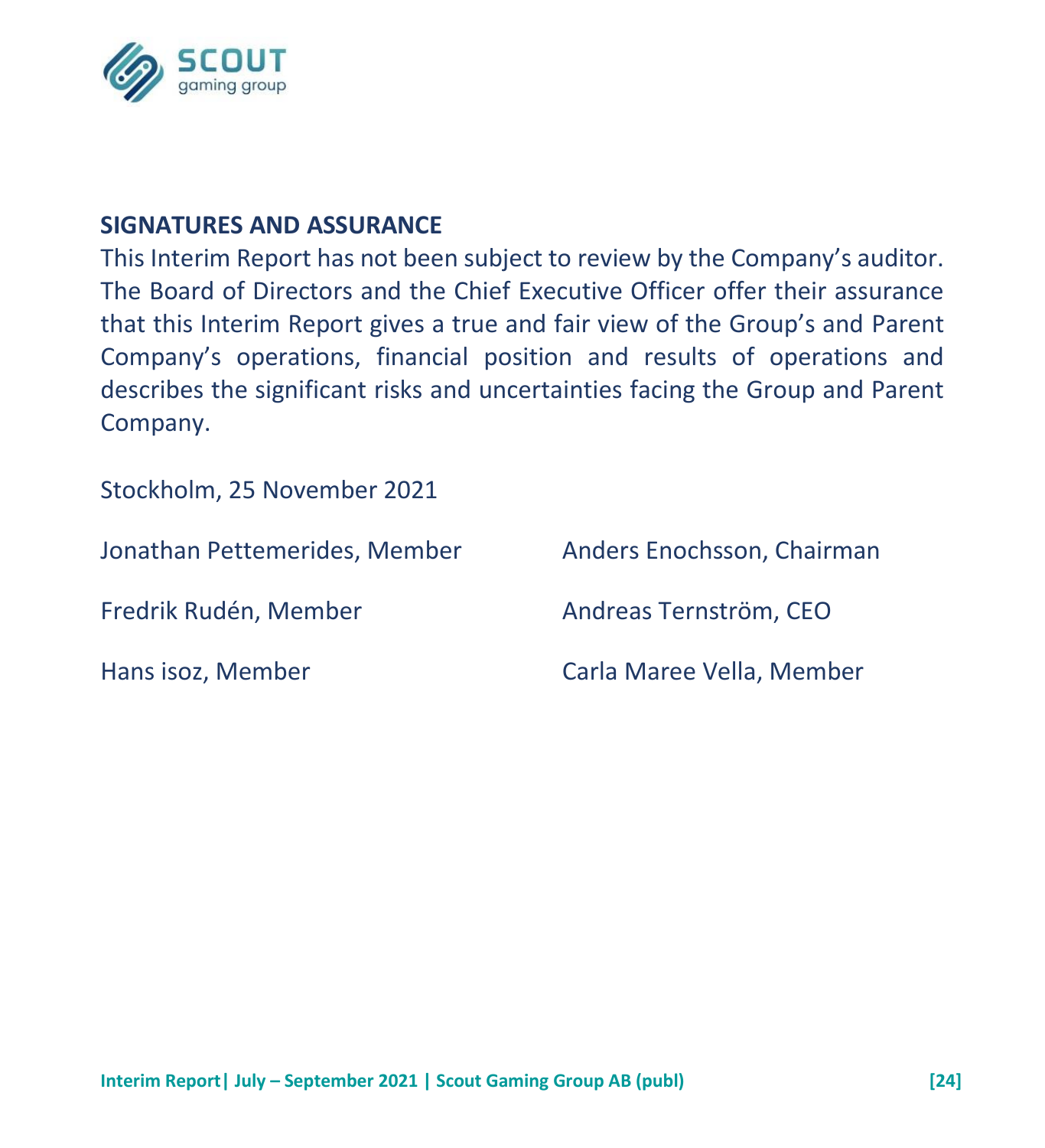![](_page_25_Picture_0.jpeg)

For additional information please contact CFO & IR, Billy Degerfeldt, +46 70 758 16 68, [billy.degerfeldt@scoutgaminggroup.com.](mailto:billy.degerfeldt@scoutgaminggroup.com)

Scout Gaming Group AB (publ) E-mail: ir@scoutgaminggroup.com Kaptensgatan 6. Web: www.scoutgaminggroup.com. 114 57 Stockholm. Corporate identity number: 559119-1316

#### **Information about Nasdaq First North Growth Market**

Nasdaq First North Growth Market ("First North") is an alternative marketplace operated by the constituent exchanges of Nasdaq Stockholm. It does not have the same legal status as a regulated marketplace. Companies quoted on First North are subject to First North's rules, rather than the legal requirements set for trading on a regulated marketplace. An investment in a company trading on First North implies higher risk than one in a listed company. Companies must apply to the exchange and gain approval before trading on First North can commence. A Certified Adviser guides the company through the listing process and also ensures that the company continuously satisfies First North's standards. Redeye AB is Scout Gaming's Certified Adviser. Contact details: Certifiedadviser@redeye.se, +46 (0)8 121 576 90.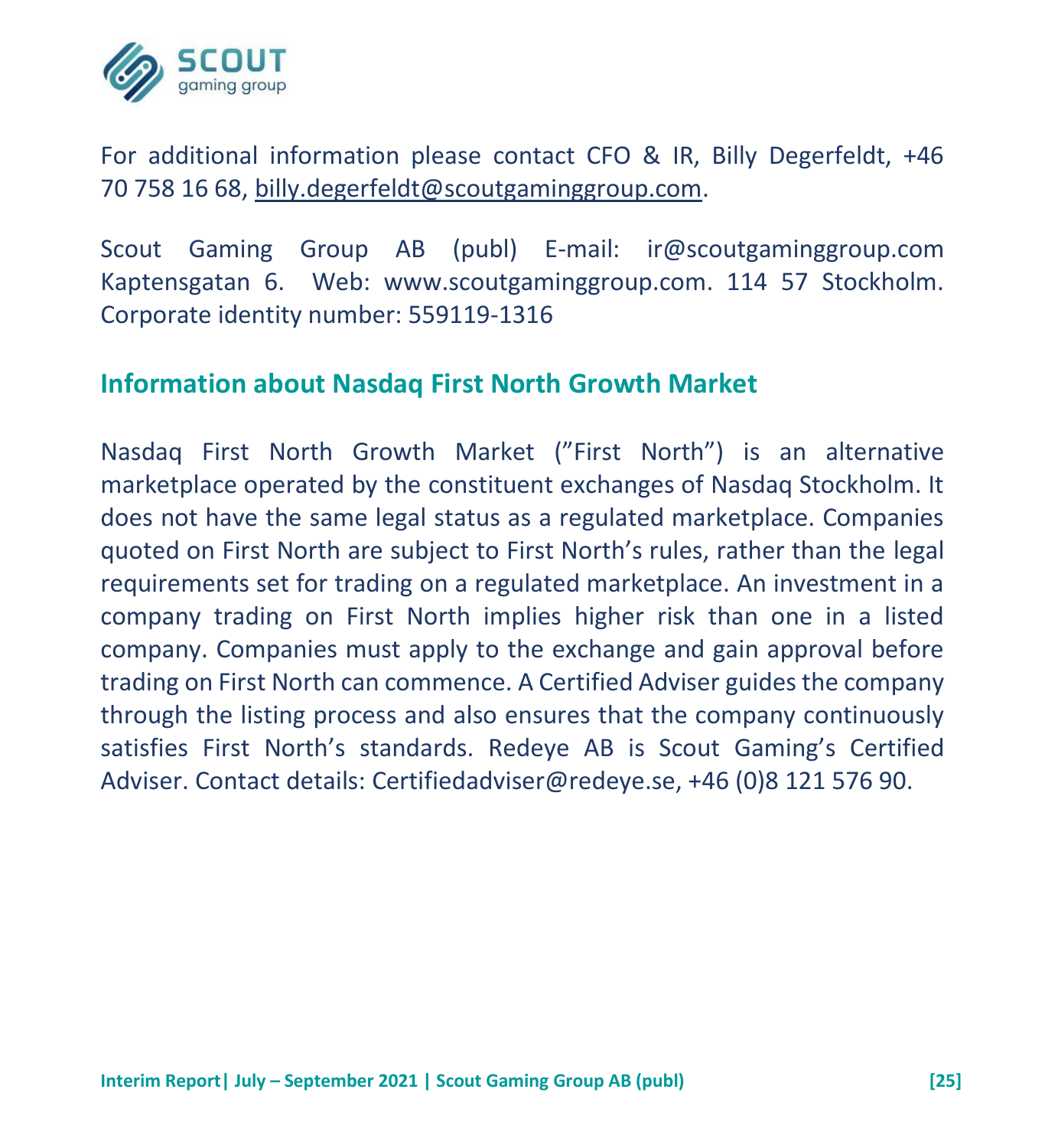![](_page_26_Picture_0.jpeg)

## **Definitions**

Revenue - Revenue for the current period.

Revenue growth - Revenue for the current period through Revenue for the same period last year.

EBITDA - Operating profit before depreciation and amortization.

EBITDA margin - EBITDA as a percentage of Revenue

Operating profit - Consolidated operating profit for the period.

Operating margin - Group operating profit as a percentage of revenue.

Number of shares at the end of the period - The number of shares outstanding at the end of the period.

Average number of shares - Opening number of shares for the period added with outstanding number of shares divided by 2.

Number of employees at the end of the period - Number of employees in the Group at the end of the period, including contract employees in Ukraine.

Earnings per share - Profit after tax divided by the average number of shares during the period.

Equity per share - Equity divided by the number of outstanding shares during the period.